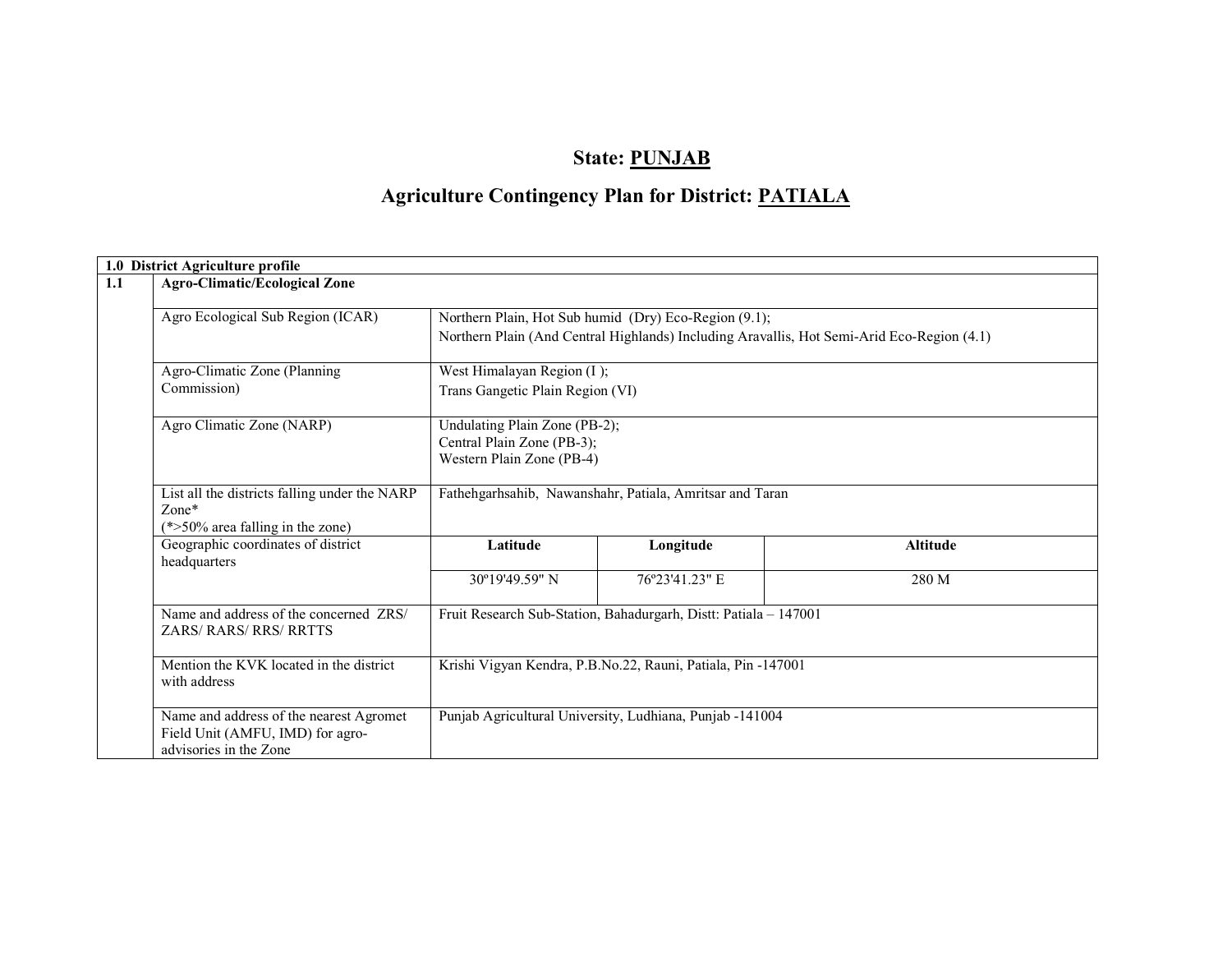| 1.2 | Rainfall                      | <b>Normal RF(mm)</b> | <b>Normal Rainy days</b> | <b>Normal Onset</b>          | <b>Normal Cessation</b> |
|-----|-------------------------------|----------------------|--------------------------|------------------------------|-------------------------|
|     |                               |                      | (number)                 | (specify week and            | (specify week and       |
|     |                               |                      |                          | month)                       | month)                  |
|     | SW monsoon (June-September):  | 627.9                | 26                       | 1 <sup>st</sup> week of July | $2nd$ week of September |
|     | NE Monsoon(October-December): | 40.2                 |                          |                              |                         |
|     | Winter (January-February)     | 81.2                 | <sub>b</sub>             |                              |                         |
|     | Summer (March-May)            | 39                   |                          |                              |                         |
|     | Annual                        | 788.3                | 39                       |                              |                         |

| 1.3 | <b>Land use</b><br>pattern of the<br><b>district</b> (latest<br>statistics)<br>$(2008-09)$ | Geographical<br>area | <b>Cultivable</b><br>area | Forest<br>area | Land under<br>non-<br>agricultural<br>use | Permanent<br><b>pastures</b> | <b>Cultivable</b><br>wasteland | Land<br>under<br>Misc. tree<br>crops and<br>groves | <b>Barren</b> and<br>uncultivable<br>land | <b>Current</b><br>fallows | Other<br>fallows |
|-----|--------------------------------------------------------------------------------------------|----------------------|---------------------------|----------------|-------------------------------------------|------------------------------|--------------------------------|----------------------------------------------------|-------------------------------------------|---------------------------|------------------|
|     | Area (000ha)                                                                               | 332.4                | 270.6                     | 12.6           | 37.3                                      | 0.01                         |                                |                                                    | 3.J                                       | 4.2                       | 2.1              |

| 1.4 | Major Soils (common names like red<br>sandy loam deep soils (etc.,) | Area $(900 \text{ ha})$ | Percent (%) of total geographical area |
|-----|---------------------------------------------------------------------|-------------------------|----------------------------------------|
|     | Coarse loamy soils                                                  | 33.2                    |                                        |
|     | Coarse loamy and fine loamy soils                                   | 116.2                   | ۔ ر                                    |
|     | Fine loamy soils                                                    | 182.5                   |                                        |

| 1. . J | <b>Agricultural land use</b> | Area (000ha) | Cropping intensity $\%$ |
|--------|------------------------------|--------------|-------------------------|
|        | Net sown area                | 270.6        | 198                     |
|        | Area sown more than once     | 264.9        |                         |
|        | Gross cropped area           | 333.S        |                         |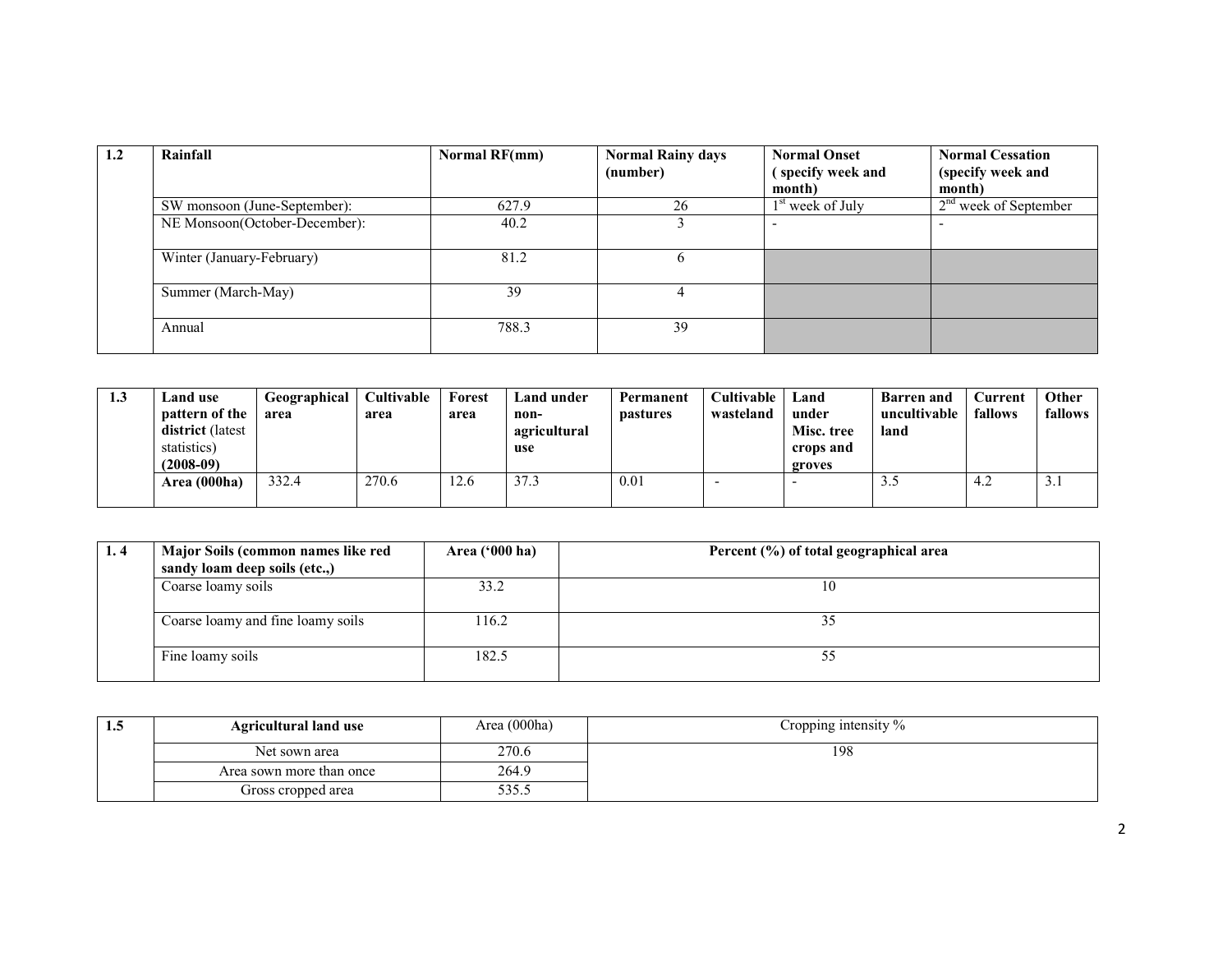| 1.6 | Irrigation                                                                                                 | Area (000ha)          |                |                                                                                                |  |  |  |  |
|-----|------------------------------------------------------------------------------------------------------------|-----------------------|----------------|------------------------------------------------------------------------------------------------|--|--|--|--|
|     | Net irrigated area                                                                                         | 267.6                 |                |                                                                                                |  |  |  |  |
|     | Gross irrigated area                                                                                       |                       | 531.5          |                                                                                                |  |  |  |  |
|     | Rainfed area                                                                                               |                       | 4.0            |                                                                                                |  |  |  |  |
|     | <b>Sources of Irrigation</b>                                                                               | Number                | Area ('000 ha) | Percentage of total irrigated area                                                             |  |  |  |  |
|     | Canals (5% is under Canal irrigation)                                                                      |                       |                |                                                                                                |  |  |  |  |
|     | <b>Tanks</b>                                                                                               |                       |                |                                                                                                |  |  |  |  |
|     | Open wells                                                                                                 |                       |                |                                                                                                |  |  |  |  |
|     | Bore wells (Tubewells)                                                                                     | 79323                 |                |                                                                                                |  |  |  |  |
|     | Lift irrigation schemes                                                                                    |                       |                |                                                                                                |  |  |  |  |
|     | Micro-irrigation                                                                                           |                       |                |                                                                                                |  |  |  |  |
|     | Other sources (please specify)                                                                             |                       |                |                                                                                                |  |  |  |  |
|     | Total Irrigated Area                                                                                       |                       |                |                                                                                                |  |  |  |  |
|     | Pump sets                                                                                                  | 79300                 |                |                                                                                                |  |  |  |  |
|     | No. of Tractors                                                                                            | 25400                 |                |                                                                                                |  |  |  |  |
|     | Groundwater availability and use* (Data<br>source: State/Central Ground water<br><b>Department /Board)</b> | No. of blocks/Tehsils | $(\%)$ area    | Quality of water (specify the problem such as<br>high levels of arsenic, fluoride, saline etc) |  |  |  |  |
|     | Over exploited                                                                                             |                       |                |                                                                                                |  |  |  |  |
|     | Critical                                                                                                   |                       |                |                                                                                                |  |  |  |  |
|     | Semi-critical                                                                                              |                       |                |                                                                                                |  |  |  |  |
|     | Safe                                                                                                       |                       |                |                                                                                                |  |  |  |  |
|     | Wastewater availability and use                                                                            |                       |                |                                                                                                |  |  |  |  |
|     | Ground water quality                                                                                       |                       |                |                                                                                                |  |  |  |  |
|     | *over-exploited: groundwater utilization > 100%; critical: 90-100%; semi-critical: 70-90%; safe: <70%      |                       |                |                                                                                                |  |  |  |  |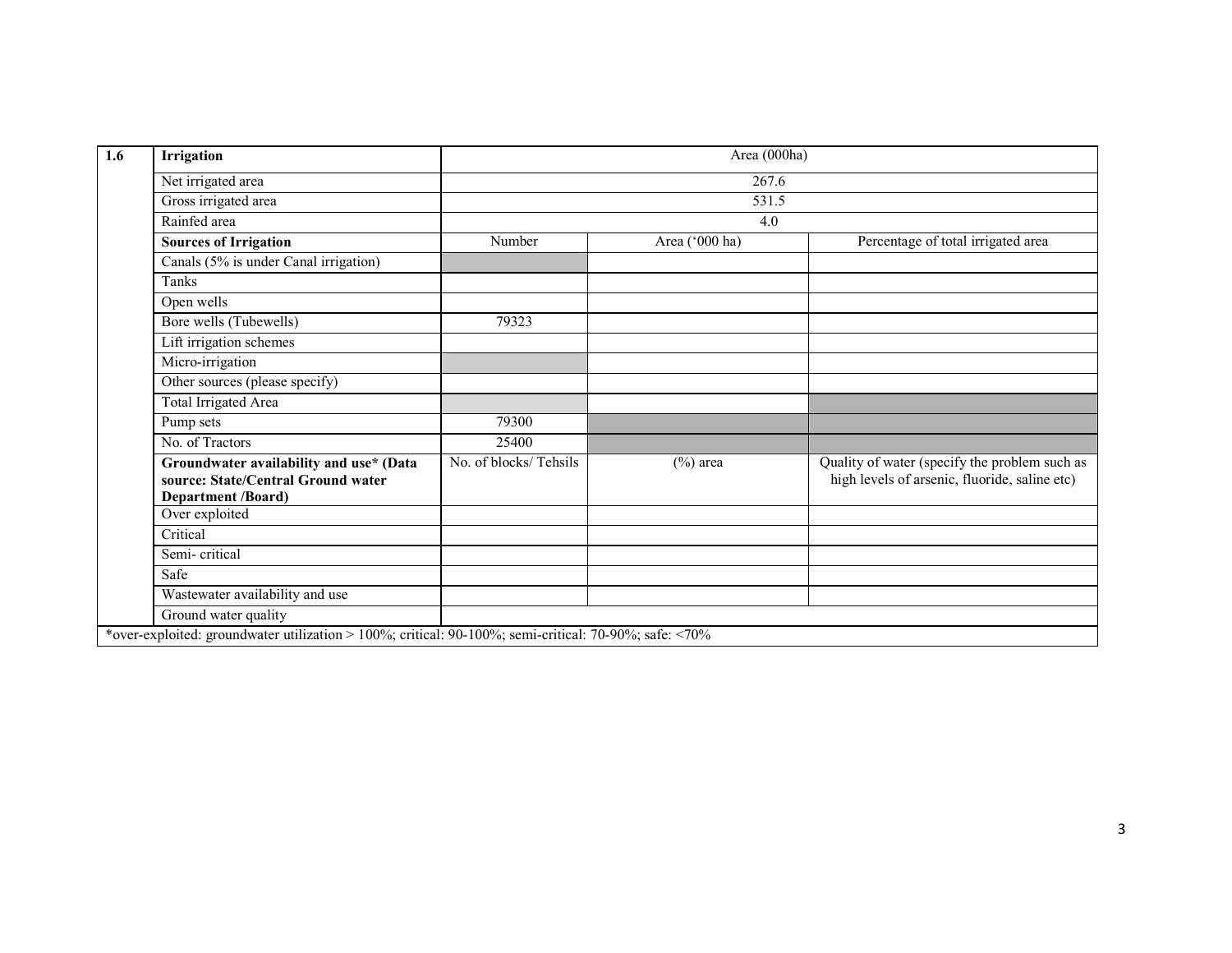| <b>Major field crops</b><br>cultivated |                          |                          |                          |                          | Area (ha)                |                          |                          |                          |
|----------------------------------------|--------------------------|--------------------------|--------------------------|--------------------------|--------------------------|--------------------------|--------------------------|--------------------------|
|                                        | <b>Kharif</b>            |                          |                          |                          | Rabi                     |                          |                          |                          |
|                                        | <b>Irrigated</b>         | Rainfed                  | <b>Total</b>             | <b>Irrigated</b>         | Rainfed                  | <b>Total</b>             | <b>Summer</b>            | <b>Grand</b> total       |
| Paddy                                  | 240.2                    | $\blacksquare$           | $\sim$                   | $\blacksquare$           | $\sim$                   | $\blacksquare$           | $\blacksquare$           | 240.2                    |
| Maize                                  | 1.4                      | $\blacksquare$           | $\overline{\phantom{a}}$ | $\overline{\phantom{a}}$ | $\overline{\phantom{a}}$ | $\blacksquare$           | $\blacksquare$           | 1.4                      |
| Sugarcane                              | 1.4                      | $\blacksquare$           | $\overline{\phantom{a}}$ | $\blacksquare$           | $\blacksquare$           | $\blacksquare$           | $\overline{\phantom{a}}$ | 1.4                      |
| Arhar (Redgram)                        | 0.1                      | $\overline{\phantom{a}}$ | $\overline{\phantom{a}}$ | $\overline{\phantom{a}}$ | $\blacksquare$           | $\blacksquare$           | $\overline{\phantom{a}}$ | $\overline{0.1}$         |
| American cotton<br>Desi Cotton         | $0.4\,$<br>$0.2\,$       | $\blacksquare$           | $\overline{\phantom{a}}$ | $\blacksquare$           | $\blacksquare$           | $\overline{\phantom{a}}$ | $\blacksquare$           | 0.4<br>0.2               |
| Wheat                                  | $\overline{\phantom{a}}$ | $\overline{\phantom{a}}$ | $\overline{\phantom{a}}$ | 235.0                    | $\sim$                   | $\overline{\phantom{a}}$ | $\overline{\phantom{a}}$ | 235.0                    |
| Barley                                 | $\sim$                   | $\blacksquare$           | $\blacksquare$           | 0.6                      | $\sim$                   | $\blacksquare$           | $\blacksquare$           | $\overline{0.6}$         |
| Oil seed                               | $\sim$                   | $\blacksquare$           | $\overline{\phantom{a}}$ | 0.4                      | $\blacksquare$           | $\overline{\phantom{a}}$ | $\blacksquare$           | 0.4                      |
| Sarson                                 |                          |                          |                          |                          |                          |                          |                          |                          |
| Gram                                   | $\sim$                   | $\blacksquare$           | $\blacksquare$           | 0.01                     | $\sim$                   | $\overline{\phantom{a}}$ | $\overline{\phantom{a}}$ | 0.01                     |
| Lentil                                 | $\overline{\phantom{a}}$ | $\blacksquare$           | $\overline{\phantom{a}}$ | 0.04                     | $\blacksquare$           | $\overline{\phantom{a}}$ | $\blacksquare$           | 0.04                     |
|                                        | $\blacksquare$           | $\blacksquare$           | $\overline{\phantom{a}}$ |                          | $\blacksquare$           | $\blacksquare$           | $\blacksquare$           | $\overline{\phantom{a}}$ |

#### 1.7 Area under major field crops & horticulture (as per latest figures) (Specify year \_\_\_\_\_\_\_\_\_\_\_\_ e.g. 2008-09)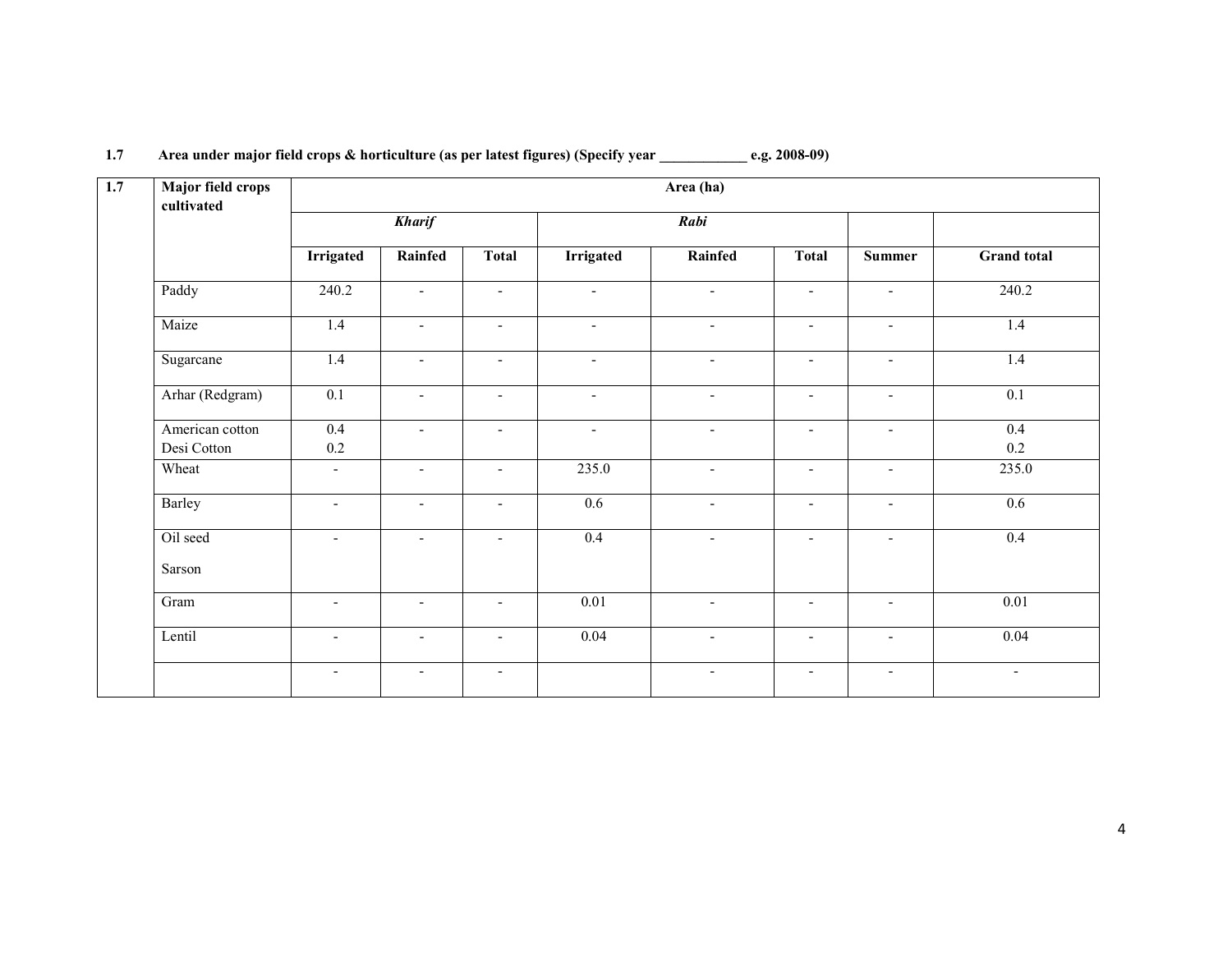| Horticulture crops-<br><b>Fruits</b>    | Area ('000 ha) |  |
|-----------------------------------------|----------------|--|
|                                         | <b>Total</b>   |  |
| Kharif 2008                             | 0.7            |  |
| Rabi 2008                               | 0.6            |  |
| Flower/nursery                          | 0.04           |  |
|                                         |                |  |
| Horticulture crops-                     | <b>Total</b>   |  |
| Vegetables                              |                |  |
| Kharif 2008                             | 1.8            |  |
| Rabi 2008                               |                |  |
| Vegetables                              | 1.6            |  |
| Potato                                  | 3.3            |  |
|                                         | $\blacksquare$ |  |
| <b>Medicinal and</b><br>Aromatic crops  | $\blacksquare$ |  |
|                                         | $\blacksquare$ |  |
| <b>Plantation crops</b>                 | $\blacksquare$ |  |
| e.g., industrial<br>pulpwood crops etc. | $\blacksquare$ |  |
| Fodder crops                            | <b>Total</b>   |  |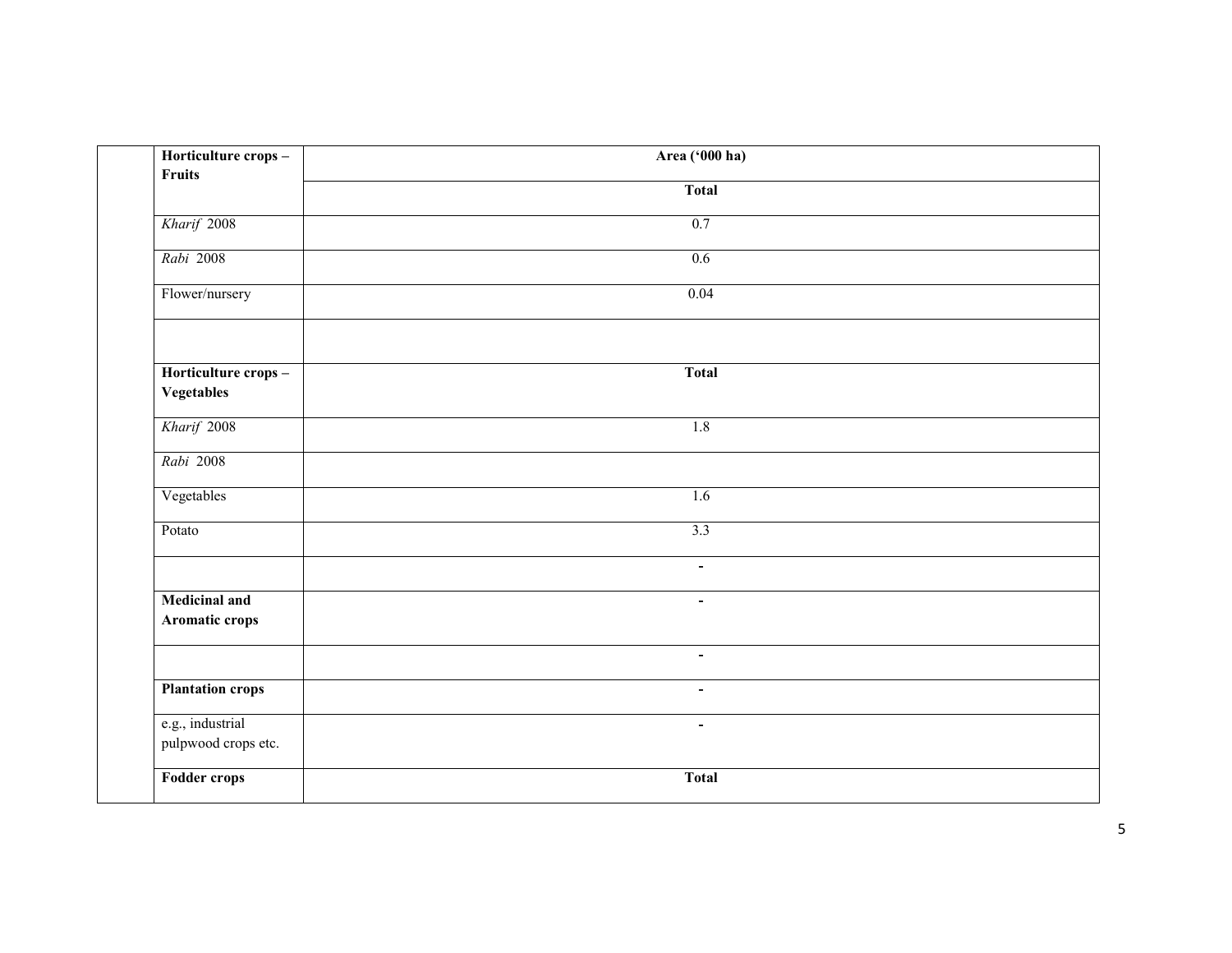| <b>Kharif 2008</b>               | 18.0 |  |
|----------------------------------|------|--|
| Rabi 2008-09                     | 15.2 |  |
|                                  | ۰.   |  |
| <b>Total fodder crop</b><br>area | 33.2 |  |
| <b>Grazing land</b>              | ۰    |  |
| Sericulture etc                  | ۰.   |  |
| Others (specify)                 | ۰.   |  |

| 1.8  | Livestock (in number)                                       | <b>Male ('000)</b> | Female ('000) | <b>Total ('000)</b>       |
|------|-------------------------------------------------------------|--------------------|---------------|---------------------------|
|      |                                                             |                    |               |                           |
|      | Non descriptive Cattle (local low yielding)                 | 11.9               | 18.7          | 30.6                      |
|      | Crossbred cattle                                            | 12.0               | 50.3          | 62.3                      |
|      | Non descriptive Buffaloes (local low yielding)              | 3.2                | 18.01         | 21.2                      |
|      | <b>Graded Buffaloes</b>                                     | 30.6               | 285.5         | 316.1                     |
|      | Goat                                                        | 2.9                | 10.8          | 13.8                      |
|      | Sheep                                                       | 2.6                | 11.08         | 13.7                      |
|      | Others Equine (Horse &Pony)                                 | 0.5                | 0.7           | 1.2                       |
|      | Commercial dairy farms (Number)                             |                    |               | 0.1                       |
| 1.9  | <b>Poultry</b>                                              | No. of farms       |               | Total No. of birds ('000) |
|      | Commercial                                                  | 134                |               | 720.8                     |
|      | Backyard                                                    | ٠                  |               | 5.8                       |
| 1.10 | Fisheries (Data source: Chief Planning Officer of district) |                    |               |                           |
|      |                                                             |                    |               |                           |
|      |                                                             |                    |               |                           |
|      | A. Capture                                                  |                    |               |                           |
|      |                                                             |                    |               |                           |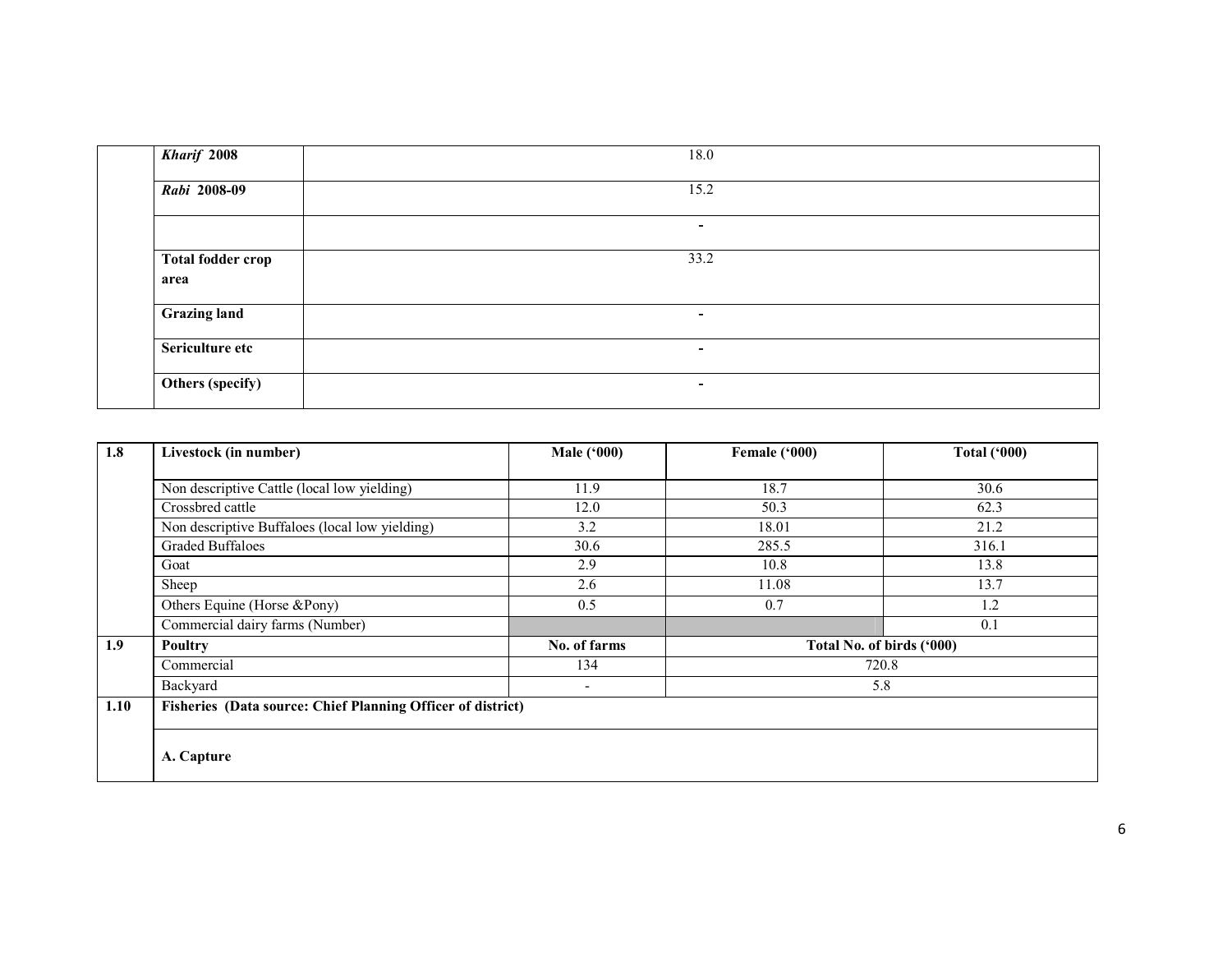| i) Marine (Data Source: Fisheries<br>Department)                       | No. of fishermen | <b>Boats</b>           |                          | <b>Nets</b>                              |                                                           | <b>Storage facilities</b><br>(Ice plants etc.) |  |
|------------------------------------------------------------------------|------------------|------------------------|--------------------------|------------------------------------------|-----------------------------------------------------------|------------------------------------------------|--|
|                                                                        |                  | Mechanized             | Non-<br>mechanized       | Mechanized<br>(Trawl nets,<br>Gill nets) | Non-mechanized<br>(Shore Seines, Stake)<br>$&$ trap nets) |                                                |  |
|                                                                        |                  |                        |                          |                                          |                                                           |                                                |  |
| ii) Inland (Data Source: Fisheries                                     |                  | No. Farmer owned ponds |                          | <b>No. of Reservoirs</b>                 | No. of village tanks                                      |                                                |  |
| Department)                                                            | 167              |                        | $\overline{\phantom{0}}$ |                                          | 311                                                       |                                                |  |
| <b>B.</b> Culture                                                      |                  |                        |                          |                                          |                                                           |                                                |  |
|                                                                        |                  | Water Spread Area (ha) |                          | Yield (t/ha)                             |                                                           | Production ('000 tons)                         |  |
| i) Brackish water (Data Source: MPEDA/<br><b>Fisheries Department)</b> |                  |                        |                          |                                          |                                                           |                                                |  |
| ii) Fresh water (Data Source: Fisheries<br>Department)                 |                  | 661.2                  |                          | 6.1                                      |                                                           | 4.0                                            |  |

#### 1.11 Production and Productivity of major crops (2008-09; specify years)

| 1.11 | Name of crop       | <b>Kharif</b>          |                                                                   |                     | Rabi                  |                         |                          | Summer                  |                       | <b>Total</b>                |                                            |
|------|--------------------|------------------------|-------------------------------------------------------------------|---------------------|-----------------------|-------------------------|--------------------------|-------------------------|-----------------------|-----------------------------|--------------------------------------------|
|      |                    | Production<br>(1000 t) | Productivity<br>(kg/ha)                                           | Name of<br>the crop | Production<br>(000 t) | Productivity<br>(kg/ha) | Production<br>(000 t)    | Productivity<br>(kg/ha) | Production<br>(000 t) | Product<br>ivity<br>(kg/ha) | residu<br>e as<br>fodder<br>(000)<br>tons) |
|      |                    |                        | Major Field crops (Crops to be identified based on total acreage) |                     |                       |                         |                          |                         |                       |                             |                                            |
|      | Paddy (Rice)       | 1009                   | 4240                                                              |                     |                       |                         | -                        |                         | 1009                  | 4240                        |                                            |
|      | Maize              | $\mathbf b$            | 2990                                                              |                     |                       |                         | $\overline{\phantom{0}}$ |                         | <sub>0</sub>          | 2990                        |                                            |
|      | Sugarcane<br>(Gur) | 20                     | 6564                                                              |                     |                       | -                       | -                        |                         | 20                    | 6564                        |                                            |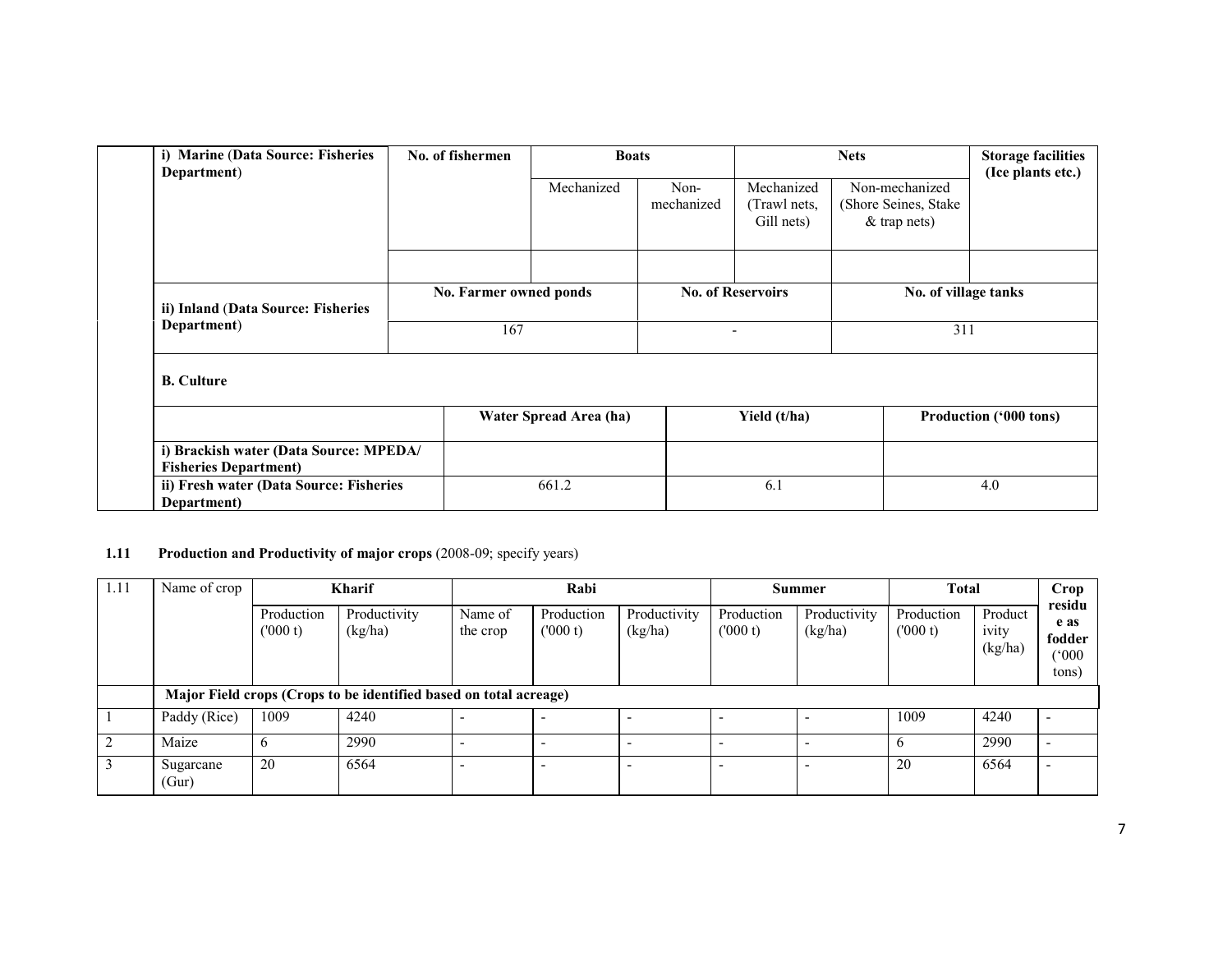| 4              | Wheat                            | $\overline{\phantom{a}}$ | $\overline{\phantom{0}}$ | $\overline{\phantom{0}}$ | 1137 | 4699 | $\overline{\phantom{0}}$ | $\overline{\phantom{a}}$ | 1137           | 4699 | $\overline{\phantom{a}}$ |
|----------------|----------------------------------|--------------------------|--------------------------|--------------------------|------|------|--------------------------|--------------------------|----------------|------|--------------------------|
| $\mathcal{L}$  | Barley                           | $\overline{\phantom{0}}$ | ۰                        | $\overline{\phantom{a}}$ | 4    | 3682 | $\overline{\phantom{a}}$ | $\overline{\phantom{0}}$ | $\overline{4}$ | 3682 | $\overline{\phantom{a}}$ |
| 6              | Peas                             | $\overline{\phantom{0}}$ | -                        | $\overline{\phantom{a}}$ | 1.5  | 1201 | $\overline{\phantom{a}}$ | $\overline{\phantom{0}}$ | 1.5            | 1201 | $\overline{\phantom{a}}$ |
|                | Sunflower                        | $\overline{\phantom{0}}$ | $\overline{\phantom{0}}$ | $\overline{\phantom{0}}$ | 3.5  | 1604 | $\overline{\phantom{a}}$ | $\overline{\phantom{0}}$ | 3.5            | 1604 | $\overline{\phantom{0}}$ |
| Others         | $\overline{\phantom{a}}$         | $\overline{\phantom{0}}$ | $\overline{\phantom{0}}$ | $\overline{\phantom{a}}$ |      |      | $\overline{\phantom{a}}$ | $\overline{\phantom{0}}$ |                |      | $\overline{\phantom{a}}$ |
|                | <b>Major Horticultural crops</b> |                          |                          |                          |      |      |                          |                          |                |      |                          |
|                | Kinnow                           | 1.491                    | 19114                    |                          |      |      |                          |                          |                |      |                          |
| $\overline{2}$ | Orange and<br>Malta              | 0.198                    | 7610                     |                          |      |      |                          |                          |                |      |                          |
| 3              | Lemon                            | 0.533                    | 7504                     |                          |      |      |                          |                          |                |      |                          |
| 4              | Mangoes                          | 5.224                    | 14120                    |                          |      |      |                          |                          |                |      |                          |
|                | Guava                            | 18.229                   | 21172                    |                          |      |      |                          |                          |                |      |                          |
| b              | Pear                             | 2.239                    | 22844                    |                          |      |      |                          |                          |                |      |                          |

| 1.12 | Sowing window for 5 major field<br>crops<br>(start and end of normal sowing)<br>period) | Cotton(A)              | Paddy                    | Wheat                                                 | Rapeseed-Mustard                  |
|------|-----------------------------------------------------------------------------------------|------------------------|--------------------------|-------------------------------------------------------|-----------------------------------|
|      | Kharif-Rainfed                                                                          |                        | -                        |                                                       |                                   |
|      | Kharif-Irrigated                                                                        | April $1st$ to Mid May | $15th$ May to $30th$ May |                                                       |                                   |
|      | Rabi-Rainfed                                                                            |                        |                          |                                                       |                                   |
|      | Rabi-Irrigated                                                                          | -                      | -                        | 4 <sup>th</sup> week of October to End of<br>November | $10th$ October to Mid<br>November |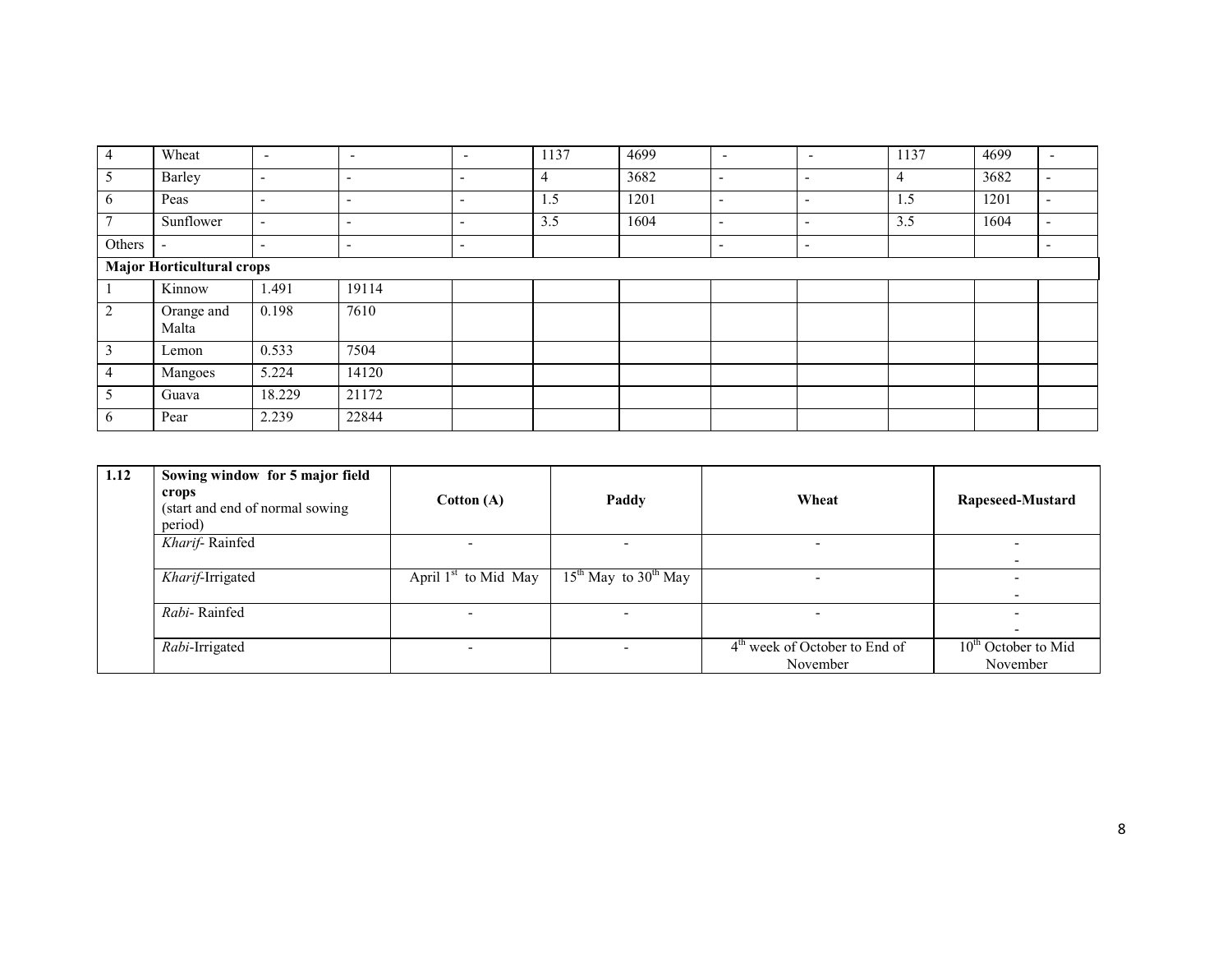| 1.13 | What is the major contingency the district is prone to? (Tick | Regular | Occasional | <b>None</b> |
|------|---------------------------------------------------------------|---------|------------|-------------|
|      | mark)                                                         |         |            |             |
|      | Drought                                                       |         |            |             |
|      | Flood                                                         |         |            |             |
|      | Cyclone                                                       |         |            |             |
|      | Hail storm                                                    |         |            |             |
|      | Heat wave                                                     |         |            |             |
|      | Cold wave                                                     |         |            |             |
|      | Frost                                                         |         |            |             |
|      | Sea water intrusion                                           |         |            |             |
|      | Pests and disease outbreak (specify)                          |         |            |             |
|      | Others (specify)                                              |         |            |             |

| 1.14 | Include Digital maps of the<br>district for | Location map of district within State as Annexure I | Enclosed: No |
|------|---------------------------------------------|-----------------------------------------------------|--------------|
|      |                                             | Mean annual rainfall as Annexure 2                  | Enclosed: No |
|      |                                             | Soil map as Annexure 3                              | Enclosed: No |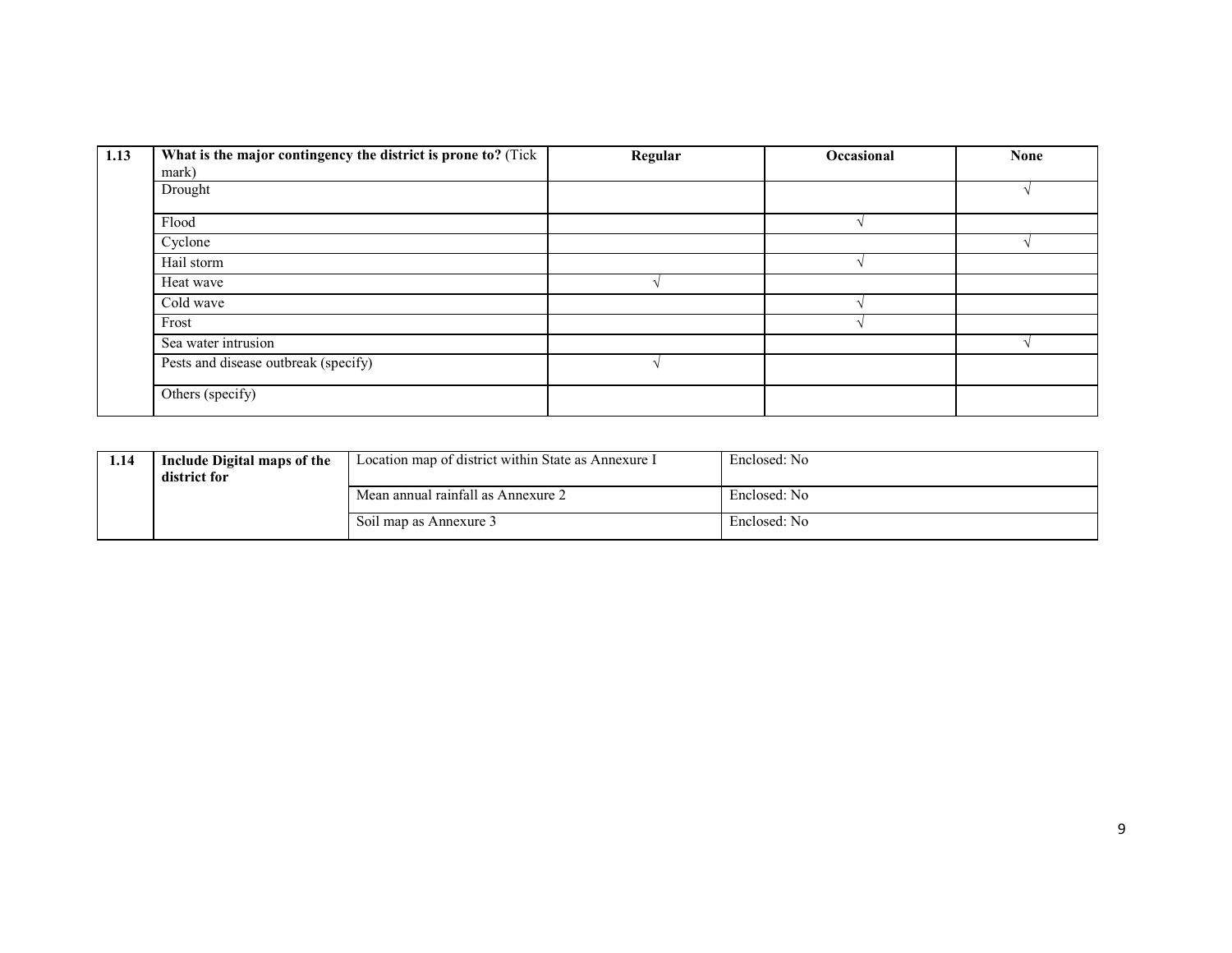#### 2.0 Strategies for weather related contingencies

### 2.1 Drought

### 2.1.1 Rainfed situation (NA)

| Condition                                  |                                   |                                         | <b>Suggested Contingency measures</b>                 |                       |                              |
|--------------------------------------------|-----------------------------------|-----------------------------------------|-------------------------------------------------------|-----------------------|------------------------------|
| Early season<br>drought (delayed<br>onset) | <b>Major Farming</b><br>situation | <b>Normal Crop / Cropping</b><br>system | Change in crop / cropping system<br>including variety | Agronomic<br>measures | Remarks on<br>Implementation |
| Delay by 2 weeks<br>(Specify month)        |                                   |                                         | NA                                                    |                       |                              |

| Condition           |                      |                             | <b>Suggested Contingency measures</b> |           |                |
|---------------------|----------------------|-----------------------------|---------------------------------------|-----------|----------------|
| <b>Early season</b> | <b>Major Farming</b> | <b>Normal Crop/cropping</b> | Change in crop/cropping system        | Agronomic | Remarks on     |
| drought (delayed    | situation            | system                      |                                       | measures  | Implementation |
| onset)              |                      |                             |                                       |           |                |
| Delay by 4 weeks    |                      |                             |                                       |           |                |
| (Specify month)     |                      |                             | NA                                    |           |                |
|                     |                      |                             |                                       |           |                |

| Condition                                         |                                   |                             |                                   | <b>Suggested Contingency measures</b> |                                     |
|---------------------------------------------------|-----------------------------------|-----------------------------|-----------------------------------|---------------------------------------|-------------------------------------|
| <b>Early season</b><br>drought (delayed<br>onset) | <b>Major Farming</b><br>situation | Normal Crop/cropping system | Change in crop/cropping<br>svstem | <b>Agronomic measures</b>             | <b>Remarks</b> on<br>Implementation |
| Delay by 6 weeks<br>(Specify month)               |                                   |                             | NA                                |                                       |                                     |

| Condition                                         |                                   |                                    |                                   | <b>Suggested Contingency measures</b> |                                     |
|---------------------------------------------------|-----------------------------------|------------------------------------|-----------------------------------|---------------------------------------|-------------------------------------|
| <b>Early season</b><br>drought (delayed<br>onset) | <b>Major Farming</b><br>situation | <b>Normal Crop/cropping system</b> | Change in crop/cropping<br>svstem | <b>Agronomic measures</b>             | <b>Remarks</b> on<br>Implementation |
| Delay by 8 weeks<br>(Specify month)               |                                   |                                    | NA                                |                                       |                                     |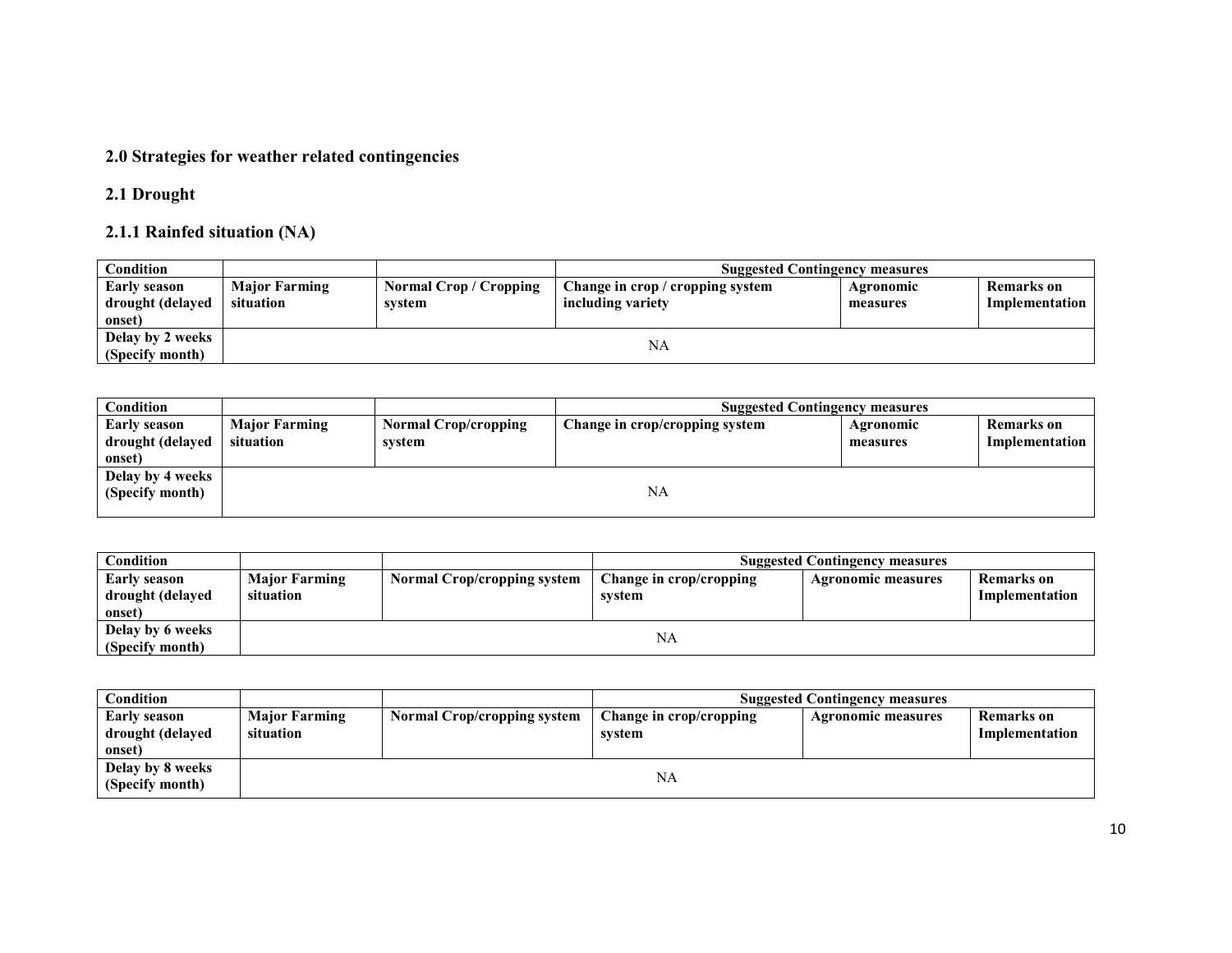| Condition                                                                                                                       |                                   |                                    |                 | <b>Suggested Contingency measures</b>                |                                     |
|---------------------------------------------------------------------------------------------------------------------------------|-----------------------------------|------------------------------------|-----------------|------------------------------------------------------|-------------------------------------|
| Early season drought<br>(Normal onset)                                                                                          | <b>Major Farming</b><br>situation | <b>Normal Crop/cropping system</b> | Crop management | Soil nutrient &<br>moisture conservation<br>measures | <b>Remarks</b> on<br>Implementation |
| <b>Normal onset</b><br>followed by 15-20<br>days dry spell after<br>sowing leading to<br>poor<br>germination/crop<br>stand etc. |                                   |                                    | NA              |                                                      |                                     |

| <b>Condition</b>                                                                                 |                                   |                             | <b>Suggested Contingency measures</b> |                                                      |                                     |
|--------------------------------------------------------------------------------------------------|-----------------------------------|-----------------------------|---------------------------------------|------------------------------------------------------|-------------------------------------|
| Mid season drought<br>(long dry spell,<br>consecutive 2 weeks<br>rainless $(>2.5$ mm)<br>period) | <b>Major Farming</b><br>situation | Normal Crop/cropping system | Crop management                       | Soil nutrient &<br>moisture conservation<br>measures | <b>Remarks</b> on<br>Implementation |
| At vegetative stage                                                                              |                                   |                             | NA                                    |                                                      |                                     |

| Condition          |                      |                                    |                 | <b>Suggested Contingency measures</b> |                   |
|--------------------|----------------------|------------------------------------|-----------------|---------------------------------------|-------------------|
| Mid season drought | <b>Major Farming</b> | <b>Normal Crop/cropping system</b> | Crop management | Soil nutrient $\&$                    | <b>Remarks</b> on |
| (long dry spell)   | situation            |                                    |                 | moisture conservation                 | Implementation    |
|                    |                      |                                    |                 | measures                              |                   |
| At flowering/      | NA                   |                                    |                 |                                       |                   |
| fruiting stage     |                      |                                    |                 |                                       |                   |

| Condition                                                   |                                   |                                    |                 | <b>Suggested Contingency measures</b> |                                     |
|-------------------------------------------------------------|-----------------------------------|------------------------------------|-----------------|---------------------------------------|-------------------------------------|
| <b>Terminal drought</b><br>(Early withdrawal of<br>monsoon) | <b>Major Farming</b><br>situation | <b>Normal Crop/cropping system</b> | Crop management | Rabi Crop planning                    | <b>Remarks</b> on<br>Implementation |
|                                                             | NA                                |                                    |                 |                                       |                                     |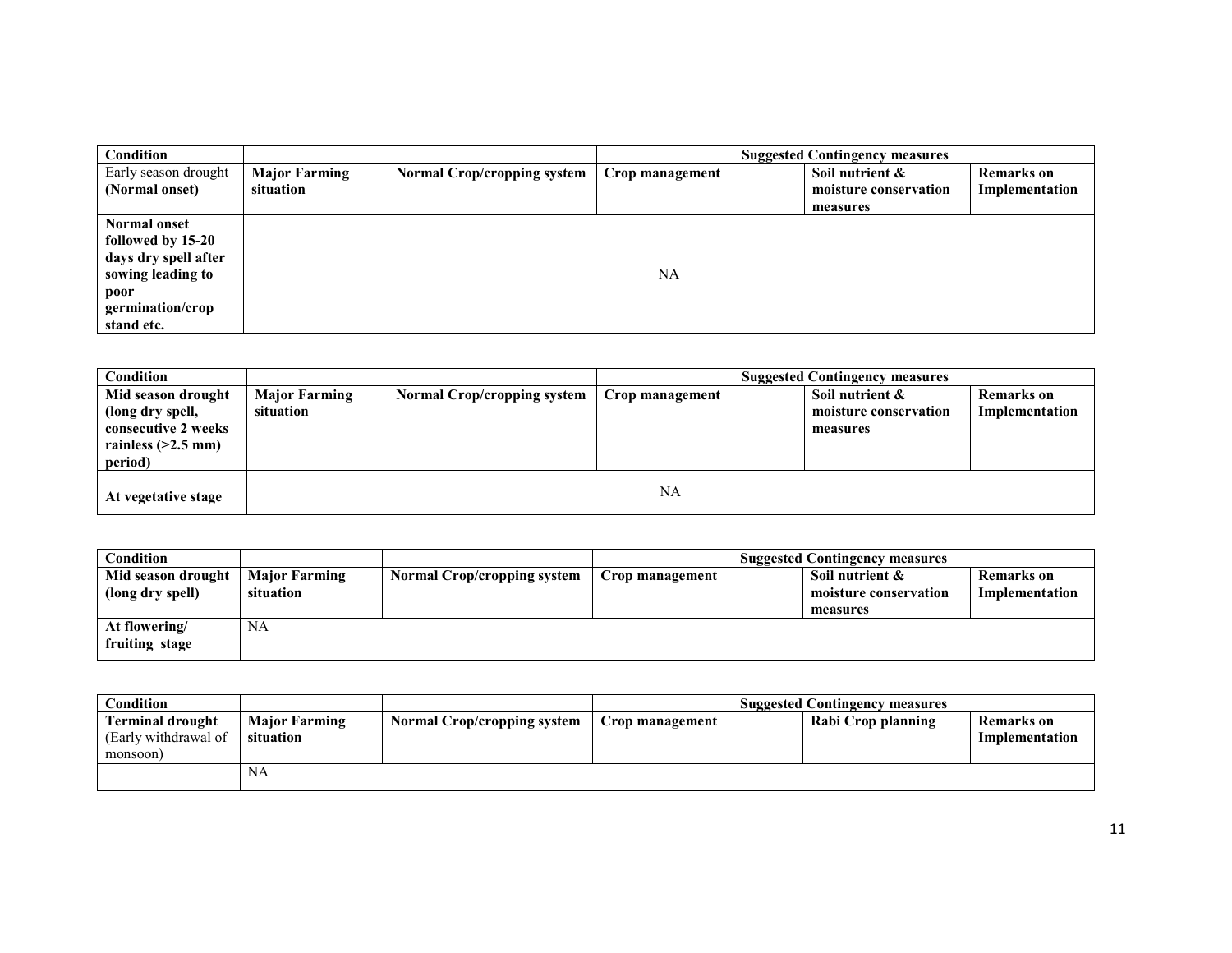### 2.1.2 Drought - Irrigated situation

| Condition                                                    |                      |                                    | <b>Suggested Contingency measures</b>                                                                                                                             |                                                                                                                                                                                                             |                                                                 |
|--------------------------------------------------------------|----------------------|------------------------------------|-------------------------------------------------------------------------------------------------------------------------------------------------------------------|-------------------------------------------------------------------------------------------------------------------------------------------------------------------------------------------------------------|-----------------------------------------------------------------|
|                                                              | <b>Major Farming</b> | <b>Normal Crop/cropping system</b> | Change in crop/cropping                                                                                                                                           | <b>Agronomic measures</b>                                                                                                                                                                                   | <b>Remarks</b> on                                               |
|                                                              | situation            |                                    | system                                                                                                                                                            |                                                                                                                                                                                                             | Implementation                                                  |
| Delayed release of<br>water in canals due<br>to low rainfall |                      | Rice/Wheat                         | Coarse rice should be replaced<br>with short duration varieties<br>(PR-115) and Basmati rice<br>(Pusa Basmati-1, Pusa -1121,<br>Punjab Basmati-2, Punjab<br>Mehak | Direct seeding of paddy<br>and laser land leveling<br>should be done.<br>Direct seeding of rice<br>saves about 20% of<br>irrigation water. Laser<br>leveling of field saves 20-<br>25 % of irrigation water | Punseed, NSC,<br><b>PAU</b> and<br><b>Progressive</b><br>farmer |
|                                                              |                      |                                    |                                                                                                                                                                   |                                                                                                                                                                                                             |                                                                 |

| Condition           |                      |                                    | <b>Suggested Contingency measures</b> |                           |                   |
|---------------------|----------------------|------------------------------------|---------------------------------------|---------------------------|-------------------|
|                     | <b>Major Farming</b> | <b>Normal Crop/cropping system</b> | Change in crop/cropping               | <b>Agronomic measures</b> | <b>Remarks</b> on |
|                     | situation            |                                    | system                                |                           | Implementation    |
| Limited release of  |                      | Paddy - Wheat                      | Paddy should be replaced with         | Direct seeding of paddy   | Punseed, NSC,     |
| water in canals due |                      |                                    | basmati rice, maize. Wheat can        | and laser land leveling   | P A U and         |
| to low rainfall     |                      |                                    | be replaced with oilseeds             | should be done            | <b>Progresive</b> |
|                     |                      |                                    |                                       | Direct seeding of rice    | farmer            |
|                     |                      |                                    |                                       | saves about 20% of        |                   |
|                     |                      |                                    |                                       | irrigation water. Laser   |                   |
|                     |                      |                                    |                                       | leveling of field also    |                   |
|                     |                      |                                    |                                       | saves $20-25\%$ of        |                   |
|                     |                      |                                    |                                       | irrigation water          |                   |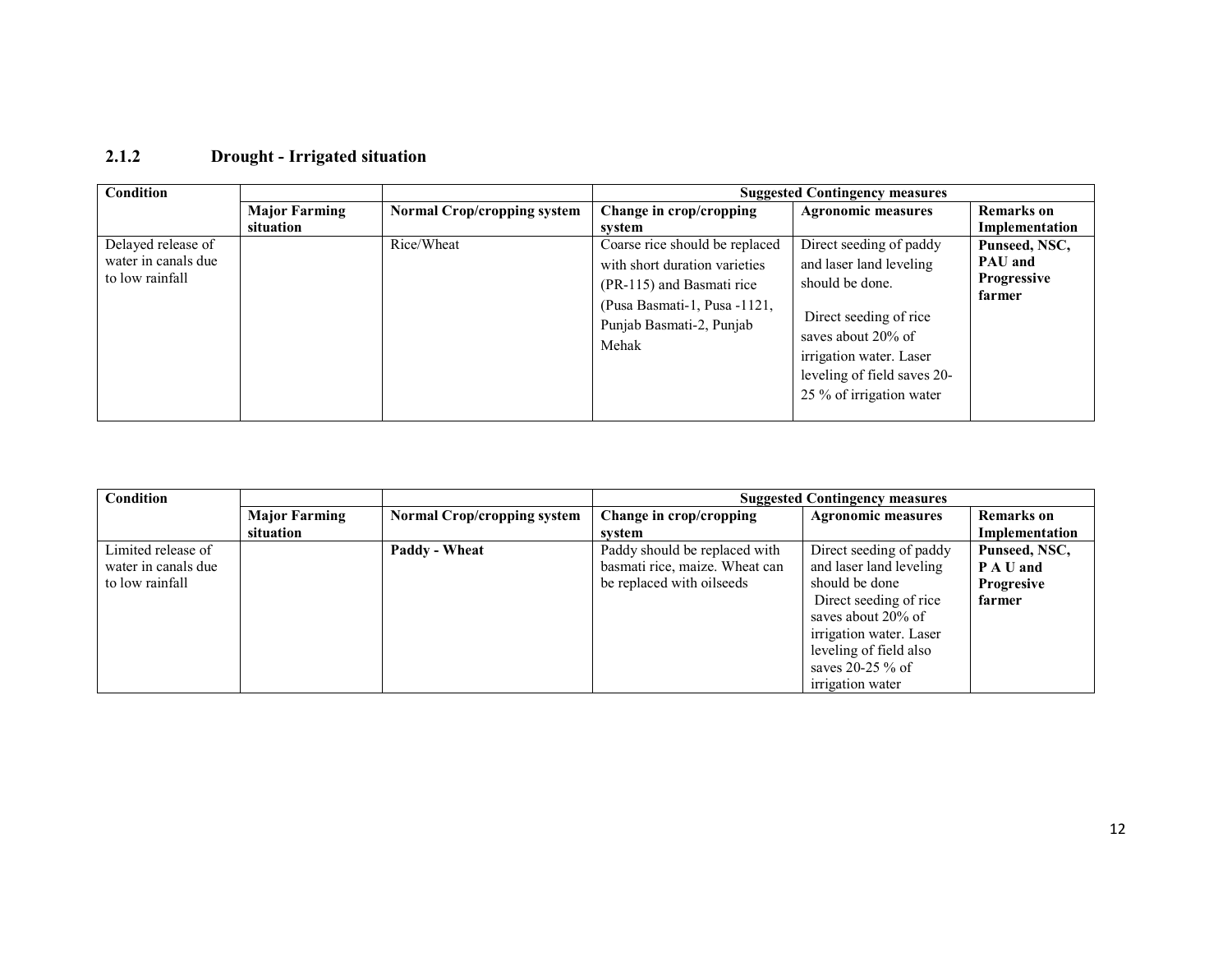| <b>Condition</b>     |                      | <b>Suggested Contingency measures</b> |                             |                           |                          |
|----------------------|----------------------|---------------------------------------|-----------------------------|---------------------------|--------------------------|
|                      | <b>Major Farming</b> | <b>Normal Crop/cropping</b>           | Change in crop/cropping     | <b>Agronomic measures</b> | <b>Remarks</b> on        |
|                      | situation            | svstem                                | system                      |                           | Implementation           |
| Non release of water |                      | Paddy - Wheat                         | Paddy may be replaced by    | Bed planting of soybean   | Bed planting saves 20-   |
| in canals under      |                      |                                       | maize, Soybean and mungbean | and maize laser land      | 25 % irrigation water.   |
| delayed onset of     |                      |                                       |                             | leveling should be done.  | Laser leveling of field  |
| monsoon in           |                      |                                       |                             |                           | also saves $20-25\%$ of  |
| catchment            |                      |                                       |                             |                           | irrigation water         |
|                      |                      |                                       | Wheat can be sown in zero   | zero tillage drill can be | Less irrigation water is |
|                      |                      |                                       | tillage conditions          | used                      | required                 |

| Condition                                                                        |                                   | <b>Suggested Contingency measures</b> |                                   |                           |                                     |
|----------------------------------------------------------------------------------|-----------------------------------|---------------------------------------|-----------------------------------|---------------------------|-------------------------------------|
|                                                                                  | <b>Major Farming</b><br>situation | <b>Normal Crop/cropping system</b>    | Change in crop/cropping<br>system | <b>Agronomic measures</b> | <b>Remarks</b> on<br>Implementation |
| Lack of inflows into<br>tanks due to<br>insufficient/delayed<br>onset of monsoon |                                   |                                       | NA                                |                           |                                     |

| Condition           |                      |                                    | <b>Suggested Contingency measures</b> |                           |                         |
|---------------------|----------------------|------------------------------------|---------------------------------------|---------------------------|-------------------------|
|                     | <b>Major Farming</b> | <b>Normal Crop/cropping system</b> | Change in crop/cropping               | <b>Agronomic measures</b> | <b>Remarks</b> on       |
|                     | situation            |                                    | system                                |                           | Implementation          |
| Insufficient        |                      | <b>Rice-Wheat</b>                  | Increase area under pulses            | Laser land leveling       | Pulses require less     |
| groundwater         |                      |                                    |                                       | should be done            | irrigation water.       |
| recharge due to low |                      |                                    |                                       | Wheat:                    | Laser leveling of field |
| rainfall            |                      |                                    |                                       | Wheat can be sown with    | saves $20-25%$ of       |
|                     |                      |                                    |                                       | Happy seeder technology   | irrigation water.       |
|                     |                      |                                    |                                       | immediately after         | Sowing of wheat with    |
|                     |                      |                                    |                                       | harvesting of paddy.      | happy seeder            |
|                     |                      |                                    |                                       | Paired row trench         | immediately after       |
|                     |                      |                                    |                                       | planting of sugarcane     | harvest of paddy saves  |
|                     |                      |                                    |                                       |                           | pre sowing irrigation   |
|                     |                      |                                    |                                       |                           | Paired row trench       |
|                     |                      |                                    |                                       |                           | planting of sugarcane   |
|                     |                      |                                    |                                       |                           | saves about $10-15%$    |
|                     |                      |                                    |                                       |                           | irrigation water        |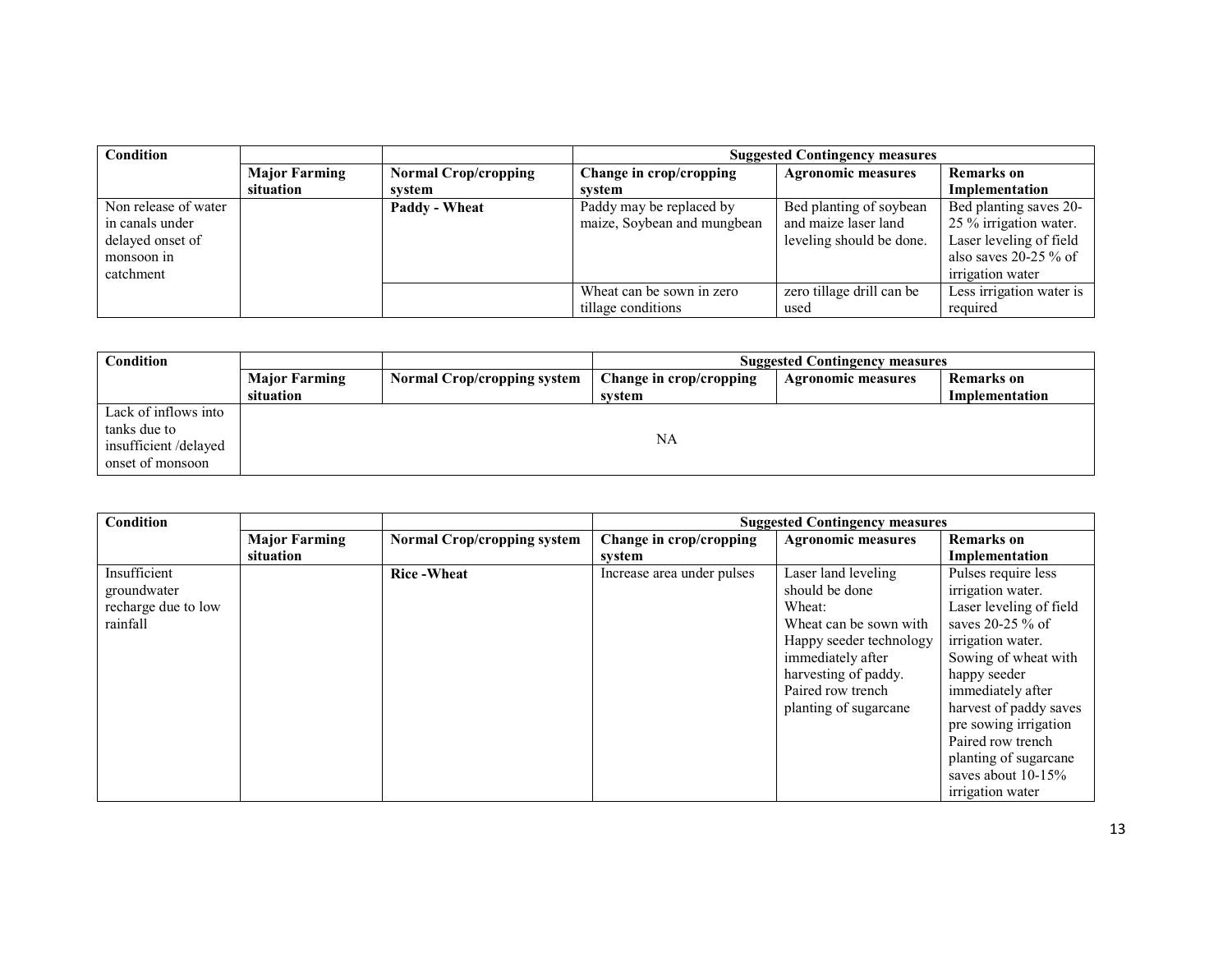### 2.2 Unusual rains (untimely, unseasonal etc) (for both rainfed and irrigated situations)

| Condition                                                                         | <b>Suggested</b><br>contingency<br>measure |                                                                                                                                                    |                          |                                                                                                                                                                                                                                                                                                                                                                  |
|-----------------------------------------------------------------------------------|--------------------------------------------|----------------------------------------------------------------------------------------------------------------------------------------------------|--------------------------|------------------------------------------------------------------------------------------------------------------------------------------------------------------------------------------------------------------------------------------------------------------------------------------------------------------------------------------------------------------|
| <b>Continuous high</b><br>rainfall in a short<br>span leading to<br>water logging | <b>Vegetative stage</b>                    | <b>Flowering stage</b>                                                                                                                             | Crop maturity stage      | Post harvest                                                                                                                                                                                                                                                                                                                                                     |
| Rice                                                                              |                                            |                                                                                                                                                    |                          |                                                                                                                                                                                                                                                                                                                                                                  |
| Cotton                                                                            | Drain out the Excess<br>water              | Cotton crop is highly sensitive to<br>standing water during early growth<br>stages. Hence, drain out the excess<br>water from the cotton fields    | $\blacksquare$           |                                                                                                                                                                                                                                                                                                                                                                  |
| Maize                                                                             | L,                                         | Do not allow the rain water to stand in<br>the main crop as this crop is highly<br>sensitive to standing water and<br>promotes bacterial stalk rot | $\blacksquare$           |                                                                                                                                                                                                                                                                                                                                                                  |
| Wheat                                                                             | L.                                         |                                                                                                                                                    | $\overline{\phantom{a}}$ | Store new grains in clean<br>godowns or receptacles. Plug<br>all cracks, crevices and holes<br>in the godowns thoroughly.<br>Disinfest old gunny bags by<br>dipping them in emulsion of<br>6 ml Sumicidin 20EC or 5 ml<br>Cymbush 25 EC in 10 litres<br>of water for 10 minutes and<br>dry them in shade before<br>filling with grains or use new<br>gunny bags. |
| Sugarcane                                                                         | ÷,                                         | Earthing up of the sugarcane crop<br>may be done if not done earlier during                                                                        | $\blacksquare$           |                                                                                                                                                                                                                                                                                                                                                                  |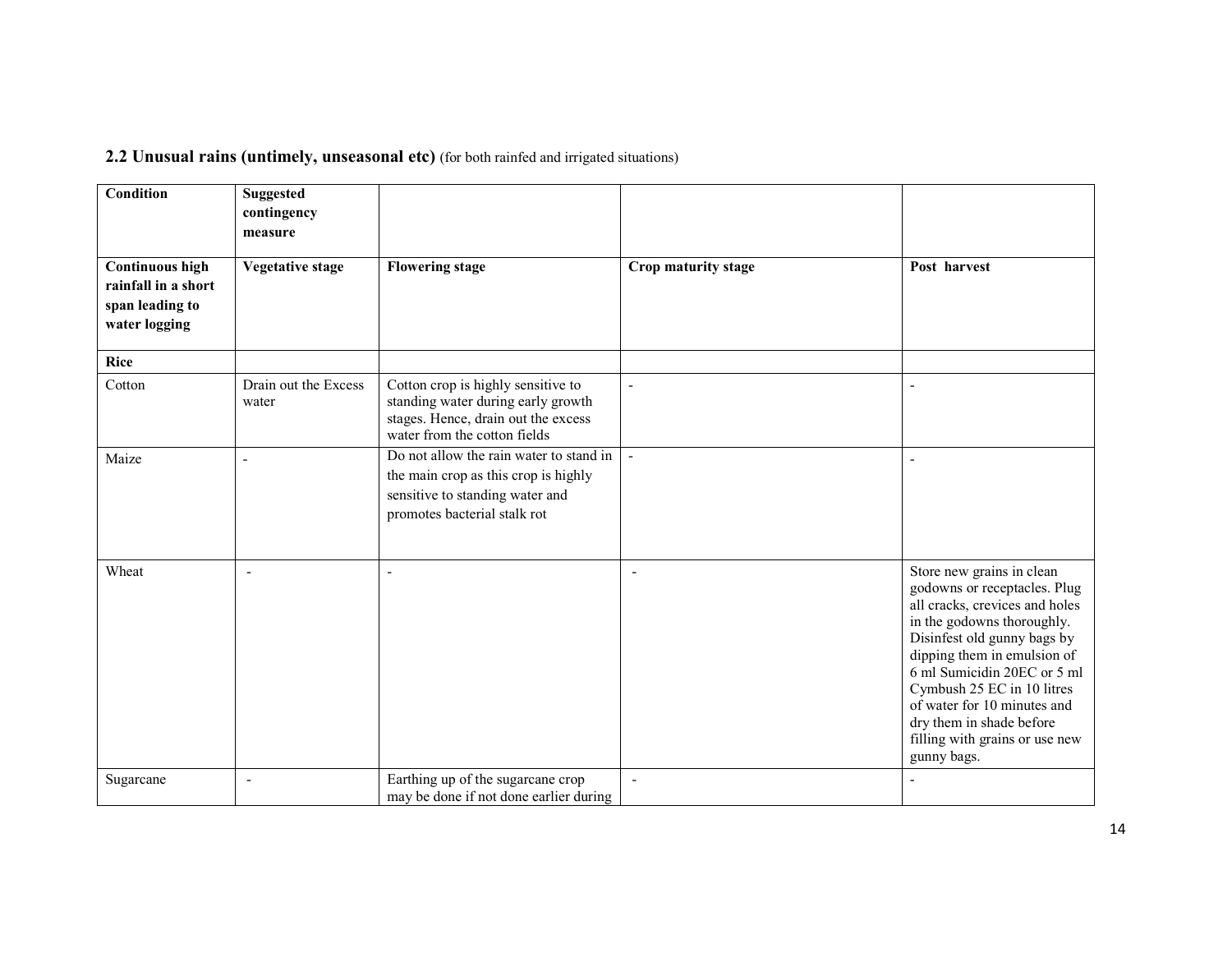|                                                            |                                                                                                                                                                                                                                                                     | the first week of July. If sugarcane<br>fields get flooded with water, excess<br>water may be drained out. |                                                                                   |  |
|------------------------------------------------------------|---------------------------------------------------------------------------------------------------------------------------------------------------------------------------------------------------------------------------------------------------------------------|------------------------------------------------------------------------------------------------------------|-----------------------------------------------------------------------------------|--|
| <b>Horticulture crops</b>                                  |                                                                                                                                                                                                                                                                     | Drain out excess water                                                                                     |                                                                                   |  |
| Crop1 (specify)                                            |                                                                                                                                                                                                                                                                     |                                                                                                            |                                                                                   |  |
| Heavy rainfall with<br>high speed winds<br>in a short span |                                                                                                                                                                                                                                                                     |                                                                                                            |                                                                                   |  |
| Wheat                                                      |                                                                                                                                                                                                                                                                     |                                                                                                            |                                                                                   |  |
| Sugarcane                                                  | If dry weather<br>conditions prevails<br>mite may also cause<br>severe damage to this<br>crop. For its control<br>spray the crop with<br>400 ml of malathion<br>50 EC in 100 litres of<br>water/acre. Remove<br>Baru weed growing<br>around the sugarcane<br>field. |                                                                                                            | To prevent lodging prop up the crop by end<br>of August using trash twist method. |  |
| Rice                                                       | Avoid early planting<br>of rice to keep the<br>incidence of BLB<br>under check.                                                                                                                                                                                     |                                                                                                            |                                                                                   |  |
| Horticulture                                               |                                                                                                                                                                                                                                                                     |                                                                                                            |                                                                                   |  |
| Crop1 (specify)                                            | The excess rain<br>water when stagnates<br>for several days is<br>harmful to the<br>orchard trees. Adopt<br>prompt measures to<br>drain out excess<br>water                                                                                                         |                                                                                                            |                                                                                   |  |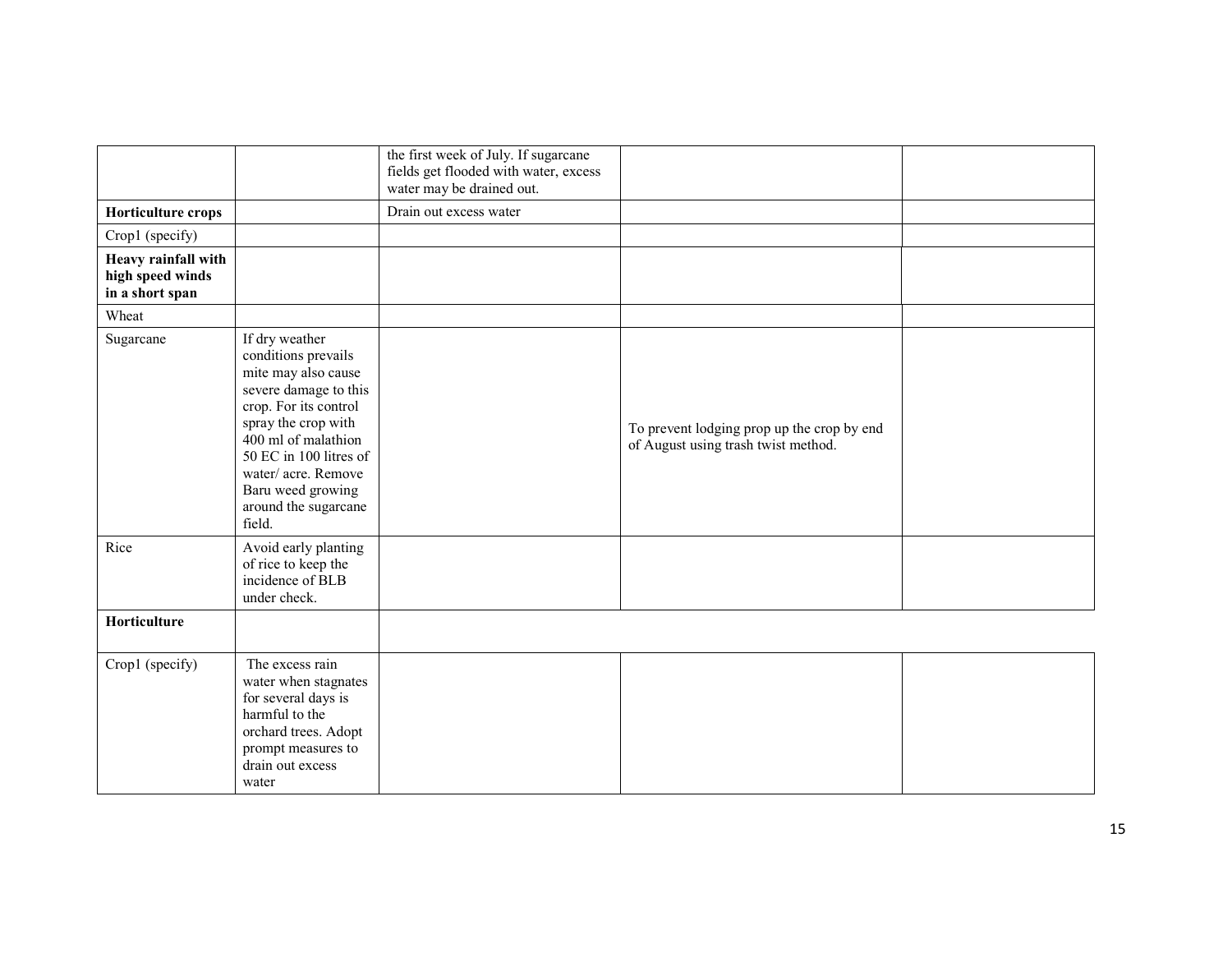| <b>Outbreak of pests</b><br>and diseases due to<br>unseasonal rains |                                                                                                                                                                                                                                                                                                                                                |                                                                                                                  |                                                                                                                                                                                                                                                                                                                       |  |
|---------------------------------------------------------------------|------------------------------------------------------------------------------------------------------------------------------------------------------------------------------------------------------------------------------------------------------------------------------------------------------------------------------------------------|------------------------------------------------------------------------------------------------------------------|-----------------------------------------------------------------------------------------------------------------------------------------------------------------------------------------------------------------------------------------------------------------------------------------------------------------------|--|
| Rice                                                                |                                                                                                                                                                                                                                                                                                                                                | Blight develops more in high humid<br>conditions. Farmers should not allow<br>stagnation of water in the fields. | If high humidity and cloudy weather prevails<br>the crop may be sprayed with Blitox/Copper<br>oxychloride 50 WP @ 500 g in 200 litres of<br>water/acre to control False smut and after 10<br>days of its application spray Tilt $\omega$ 200<br>ml/acre in 200 litres of water. Start the<br>spray at the boot stage. |  |
| Wheat                                                               |                                                                                                                                                                                                                                                                                                                                                |                                                                                                                  |                                                                                                                                                                                                                                                                                                                       |  |
| Cotton                                                              |                                                                                                                                                                                                                                                                                                                                                |                                                                                                                  |                                                                                                                                                                                                                                                                                                                       |  |
| Sugarcane                                                           |                                                                                                                                                                                                                                                                                                                                                |                                                                                                                  |                                                                                                                                                                                                                                                                                                                       |  |
| Horticulture                                                        |                                                                                                                                                                                                                                                                                                                                                |                                                                                                                  |                                                                                                                                                                                                                                                                                                                       |  |
| Crop1                                                               | In case of occurrence<br>of root damage due to<br>water stagnation in<br>Pear, Peach etc.<br>apply 10 g Bavistin<br>50 WP + 5 g Vitavax<br>75 WP in 10 litres of<br>water along the trunk<br>after draining out the<br>excess water and<br>drying of soil. Prune<br>the dried ends of the<br>branches alongwith<br>5-8 cm of the live<br>wood. |                                                                                                                  |                                                                                                                                                                                                                                                                                                                       |  |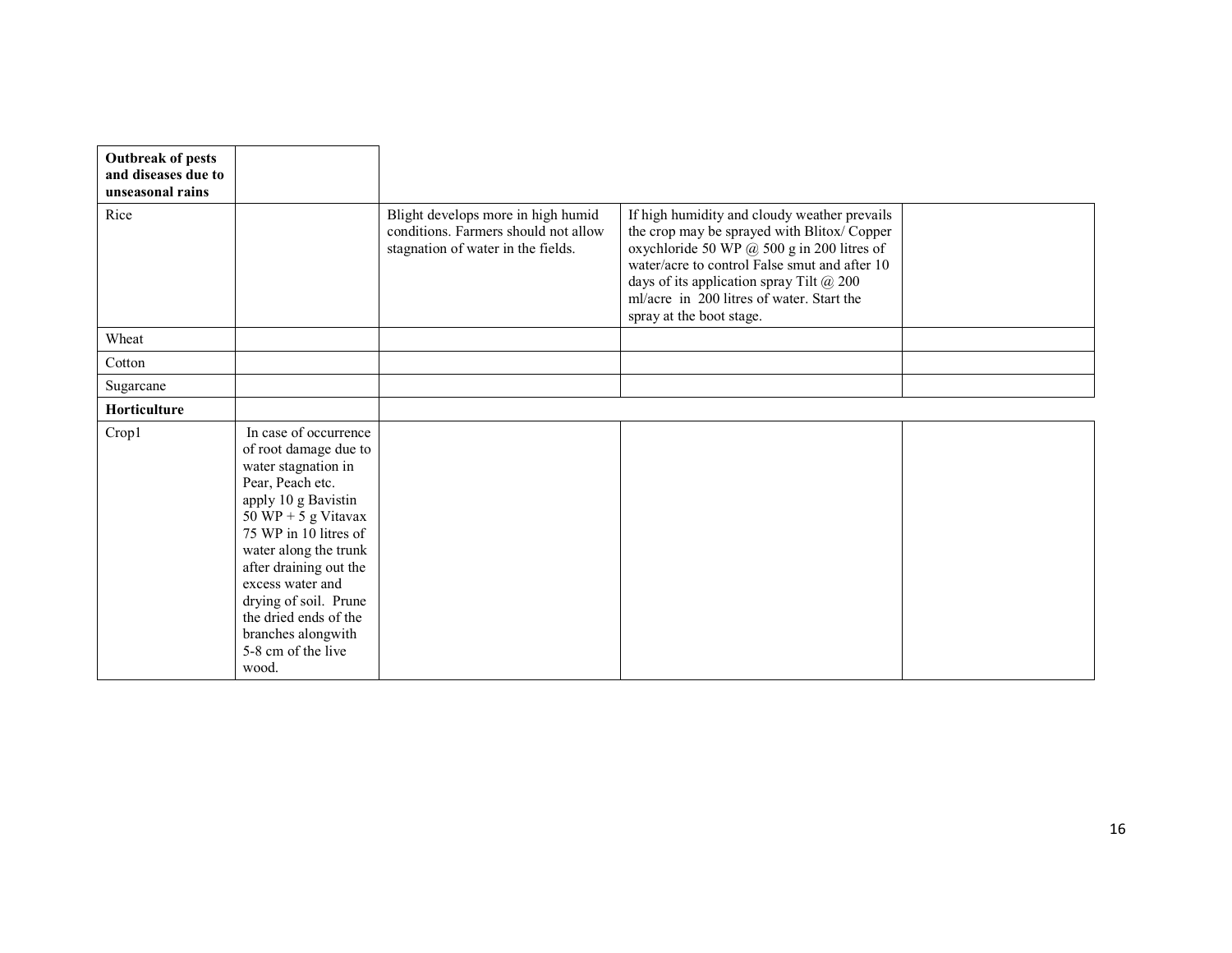#### 2.3 Floods

| Condition                                               |                                                                                                                                                                                                                                                                                                                                                                                                                                                                      | <b>Suggested contingency measure</b> |                           |            |  |  |  |
|---------------------------------------------------------|----------------------------------------------------------------------------------------------------------------------------------------------------------------------------------------------------------------------------------------------------------------------------------------------------------------------------------------------------------------------------------------------------------------------------------------------------------------------|--------------------------------------|---------------------------|------------|--|--|--|
| <b>Transient water</b><br>logging/partial<br>inundation | Seedling / nursery stage                                                                                                                                                                                                                                                                                                                                                                                                                                             | <b>Vegetative stage</b>              | <b>Reproductive stage</b> | At harvest |  |  |  |
| Cotton                                                  | The alternate crops can be<br>$\bullet$<br>grown when flooded areas will<br>reach the wattar condition, the<br>Mash varieties Mash 114,<br>Mash 338 and Mash 1-1 can be<br>sown using 15-20 kg seed<br>rate/ha. This gives us 7.5-8.8<br>q/ha yield of mash. Fields<br>reaching wattar condition in<br>first week of September can be<br>sown with Toria varieties PBT<br>37 and TL 15 using 3.75 kg/ha<br>seed and maintaining a line to<br>line distance of 30 cm. |                                      |                           |            |  |  |  |
| Rice                                                    | In addition to combat the<br>$\bullet$<br>demand of green fodder, green<br>cobs from maize crops can<br>provide good profit to farmers.<br>This crop can be followed with<br>late wheat or sunflower.                                                                                                                                                                                                                                                                |                                      |                           |            |  |  |  |
|                                                         | The farmers can also grow<br>toria+gobhi sarson in the<br>middle of September.                                                                                                                                                                                                                                                                                                                                                                                       |                                      |                           |            |  |  |  |
|                                                         | Farmers may grow vegetable :<br>$\bullet$<br>August is suitable for growing<br>Radish, Cucurbits like<br>Bottlegourd, Bittergourd and<br>Lufa, etc. Lobia (Cowpeas) can<br>also be grown for vegetables.                                                                                                                                                                                                                                                             |                                      |                           |            |  |  |  |
|                                                         | Arkel and Matar Ageta-6 can<br>$\bullet$                                                                                                                                                                                                                                                                                                                                                                                                                             |                                      |                           |            |  |  |  |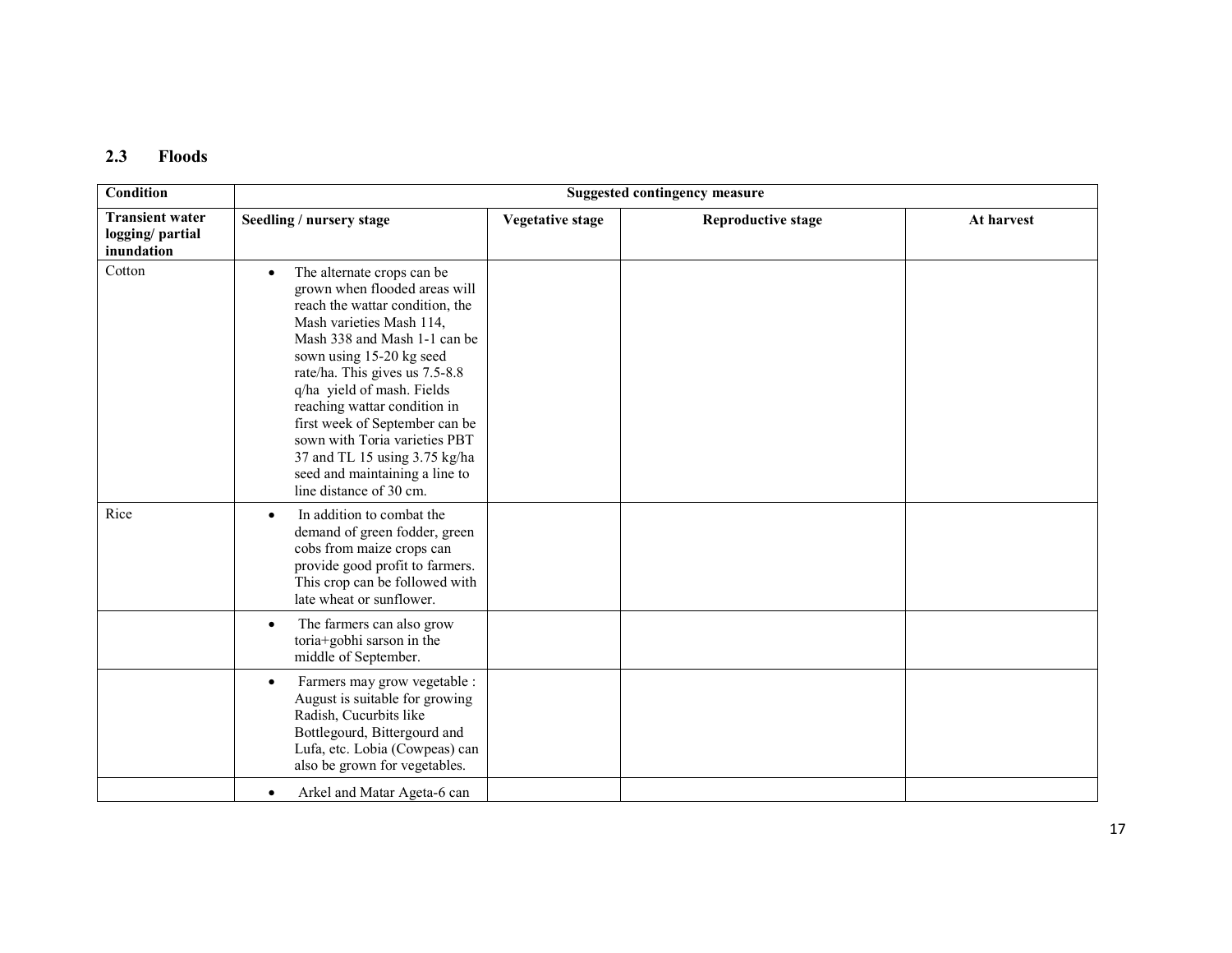|                                                             | be sown in end September<br>which can yield green pods<br>after 60-65 days. For early<br>peas crop seed treatment with<br>Bavistin 1 g per kg seed is<br>must. The crop of chilli<br>growing in the field need<br>protection against fruit rots,<br>anthracnose and wilt diseases<br>which become serious during<br>rainy days. |
|-------------------------------------------------------------|---------------------------------------------------------------------------------------------------------------------------------------------------------------------------------------------------------------------------------------------------------------------------------------------------------------------------------|
| Crop 6                                                      | The farmers may obtain<br>$\bullet$<br>nursery of Brinjal and Tomato<br>from areas unaffected by<br>floods.                                                                                                                                                                                                                     |
| Horticulture                                                |                                                                                                                                                                                                                                                                                                                                 |
| <b>Continuous</b><br>submergence<br>for more than 2<br>days |                                                                                                                                                                                                                                                                                                                                 |
| Sea water<br>intrusion                                      | NA                                                                                                                                                                                                                                                                                                                              |

## 2.4 Extreme events: Heat wave / Cold wave/Frost/ Hailstorm /Cyclone

| <b>Extreme</b>   | Suggested contingency measures                                                                |                                                                                                                     |                                                                                                                                                                     |            |  |  |
|------------------|-----------------------------------------------------------------------------------------------|---------------------------------------------------------------------------------------------------------------------|---------------------------------------------------------------------------------------------------------------------------------------------------------------------|------------|--|--|
| event type       | Seedling / nursery stage                                                                      | <b>Vegetative stage</b>                                                                                             | <b>Reproductive stage</b>                                                                                                                                           | At harvest |  |  |
| <b>Heat Wave</b> |                                                                                               |                                                                                                                     |                                                                                                                                                                     |            |  |  |
| Rice             | Correct Iron deficiency with $0.5\%$ iron<br>sulphate spray, light and frequent<br>irrigation | Pounding of water for fifteen days<br>after transplanting to check iron<br>deficiency and for crop<br>establishment | Apply irrigations at 8-10 days interval for good<br>growth of field crop. The crop should not be<br>under stress at flowering, soft dough and hard<br>dough stages. |            |  |  |
| Wheat            |                                                                                               |                                                                                                                     | Apply light irrigation                                                                                                                                              |            |  |  |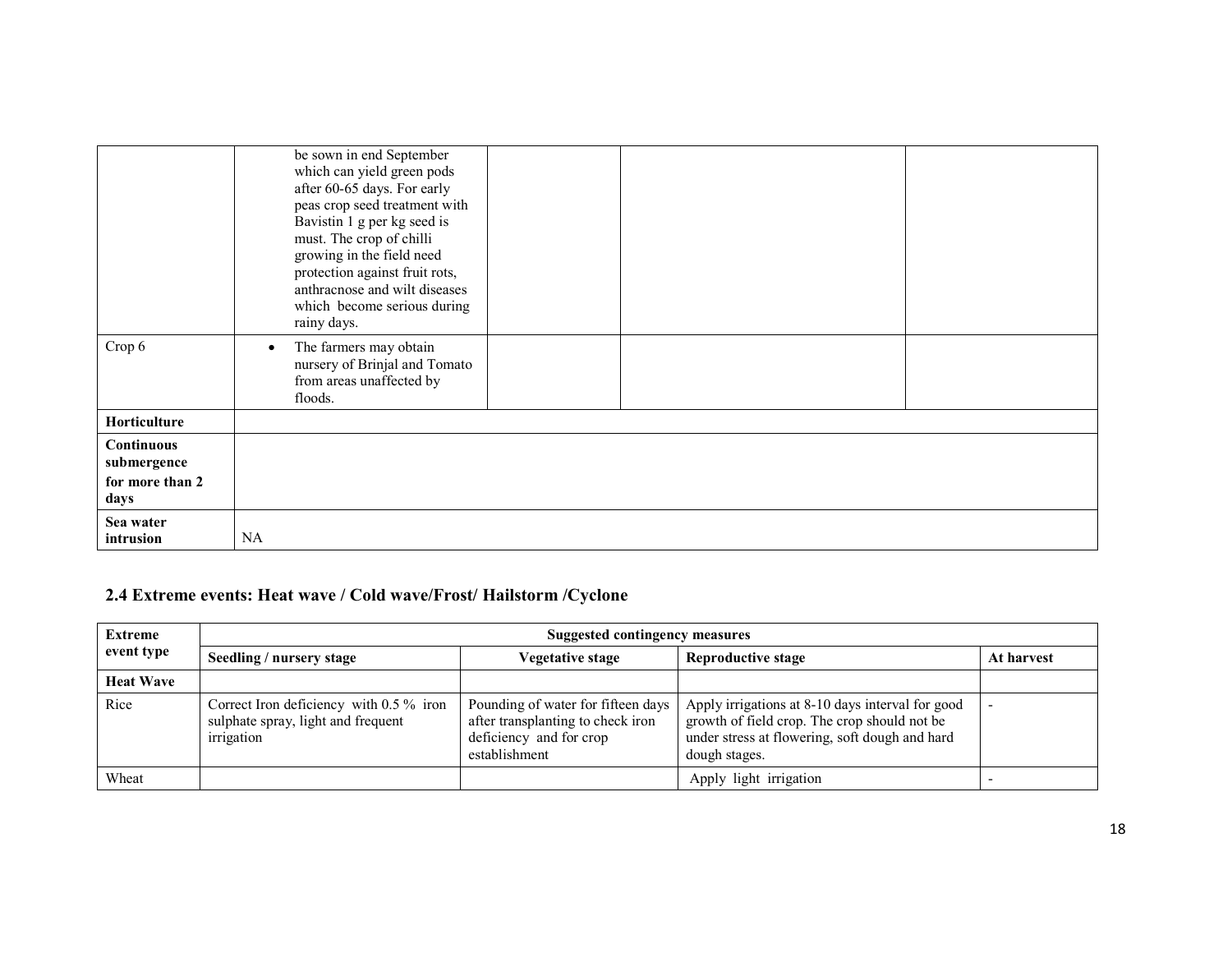| <b>Horticulture</b> |                                                                                                                                                                  |                                                                                                                                       |                                                                            |  |
|---------------------|------------------------------------------------------------------------------------------------------------------------------------------------------------------|---------------------------------------------------------------------------------------------------------------------------------------|----------------------------------------------------------------------------|--|
| Citrus              | Light and frequent irrigation and<br>shelter from<br>western side to check sun scald<br>and burning injury,<br>application of white wash paint on<br>main stems, | Apply light and frequent irrigation to check<br>Dropping of flowers and fruit with growth<br>regulator like 2-4-D/GA                  | <b>NA</b>                                                                  |  |
| Cold wave           |                                                                                                                                                                  |                                                                                                                                       |                                                                            |  |
| <b>Horticulture</b> |                                                                                                                                                                  |                                                                                                                                       |                                                                            |  |
| Frost               |                                                                                                                                                                  |                                                                                                                                       |                                                                            |  |
| Horticulture        |                                                                                                                                                                  |                                                                                                                                       |                                                                            |  |
| Citrus              | In case of New plantation cover<br>the plants with grass or sarkanda<br>etc                                                                                      | Installation of wind breaks, smoking etc.                                                                                             | NA                                                                         |  |
| Potato              | $\tilde{\phantom{a}}$                                                                                                                                            | Apply light irrigation or use sprinkler<br>irrigation mid night                                                                       | ٠                                                                          |  |
| <b>Hailstorm</b>    |                                                                                                                                                                  |                                                                                                                                       |                                                                            |  |
| Horticulture        |                                                                                                                                                                  |                                                                                                                                       |                                                                            |  |
| Citrus              | Protection of nursery with<br>sarkanda etc/ growing of nursery<br>under protected structures.                                                                    | Removal of broken limbs Apply light<br>irrigation and spary fungicide to check fungal<br>infection with Blitox, Bordeaux mixture etc. | <b>NA</b>                                                                  |  |
| Cucurbit            | Re sowing or re transplanting                                                                                                                                    | Apply light irrigation and spray<br>fungicide(Ridomil MZ @500 g/ acre)                                                                | Apply light irrigation and<br>Spray fungicide (Ridomil MZ @500 g/<br>acre) |  |
| Cyclone             | NA                                                                                                                                                               |                                                                                                                                       |                                                                            |  |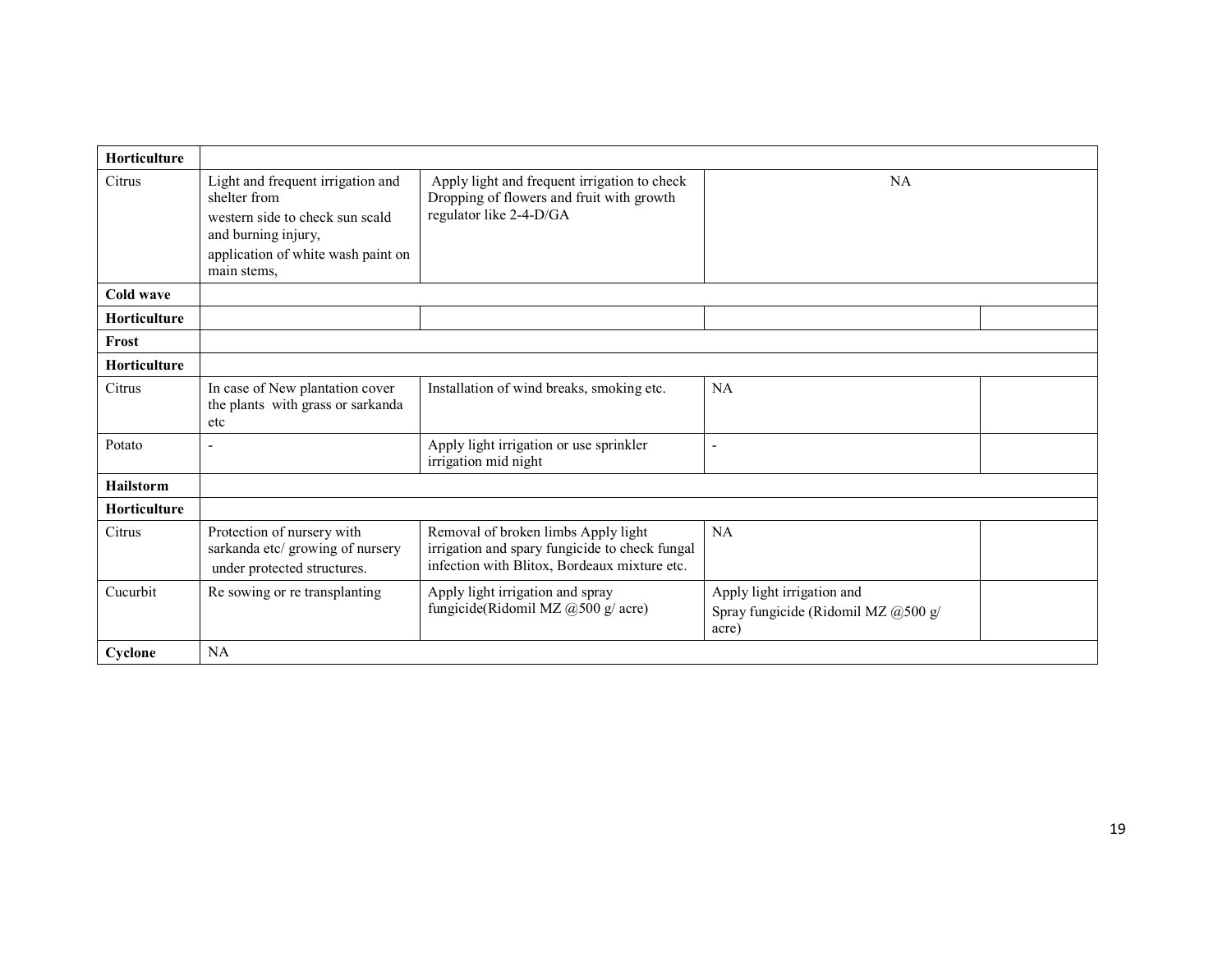## 2.5 Contingent strategies for Livestock, Poultry & Fisheries for District: <u>PATIALA</u>

#### 2.5.1 Livestock

|                                        | <b>Suggested contingency measures</b>                                                                                                                                                                                                                                                                                                                                                                                                                                                                                                                                                                                                                                                                                                                                                                      |                                                                                                                                                                                                                                                                                                                                                                                                                                                                 |                                                                                                                                                                                                                                                                                                                                                                                                                                                                                                                                                                                                         |  |
|----------------------------------------|------------------------------------------------------------------------------------------------------------------------------------------------------------------------------------------------------------------------------------------------------------------------------------------------------------------------------------------------------------------------------------------------------------------------------------------------------------------------------------------------------------------------------------------------------------------------------------------------------------------------------------------------------------------------------------------------------------------------------------------------------------------------------------------------------------|-----------------------------------------------------------------------------------------------------------------------------------------------------------------------------------------------------------------------------------------------------------------------------------------------------------------------------------------------------------------------------------------------------------------------------------------------------------------|---------------------------------------------------------------------------------------------------------------------------------------------------------------------------------------------------------------------------------------------------------------------------------------------------------------------------------------------------------------------------------------------------------------------------------------------------------------------------------------------------------------------------------------------------------------------------------------------------------|--|
|                                        | <b>Before the event</b>                                                                                                                                                                                                                                                                                                                                                                                                                                                                                                                                                                                                                                                                                                                                                                                    | During the event                                                                                                                                                                                                                                                                                                                                                                                                                                                | After the event                                                                                                                                                                                                                                                                                                                                                                                                                                                                                                                                                                                         |  |
| <b>Drought</b>                         |                                                                                                                                                                                                                                                                                                                                                                                                                                                                                                                                                                                                                                                                                                                                                                                                            | <b>Not Applicable</b>                                                                                                                                                                                                                                                                                                                                                                                                                                           |                                                                                                                                                                                                                                                                                                                                                                                                                                                                                                                                                                                                         |  |
| <b>Floods</b>                          |                                                                                                                                                                                                                                                                                                                                                                                                                                                                                                                                                                                                                                                                                                                                                                                                            |                                                                                                                                                                                                                                                                                                                                                                                                                                                                 |                                                                                                                                                                                                                                                                                                                                                                                                                                                                                                                                                                                                         |  |
| <b>Feed and fodder</b><br>availability | In case of early forewarning (EFW), harvest all the crops<br>(Paddy, Maize, Sugar cane Wheat, Barley, Gram, Lentil<br>etc.) that can be useful as feed/fodder in future (store<br>properly)<br>Keeping sufficient of dry fodder to transport to the flood<br>affected villages<br>Don't allow the animals for grazing if severe floods are<br>forewarned<br>Keep stock of bleaching powder and lime<br>Carry out Butax spray for control of external parasites<br>Identify the Clinical staff and trained paravets and indent<br>for their services as per schedules<br>Identify the volunteers who can serve in need of<br>emergency<br>Arrangement for transportation of animals from low lying<br>area to safer places and also for rescue animal health<br>workers to get involve in rescue operations | Transportation of animals to elevated areas<br>Proper hygiene and sanitation of the animal shed<br>In severe storms, un-tether or let loose the animals<br>Use of unconventional and locally available cheap feed<br>ingredients for feeding of livestock.<br>Avoid soaked and mould infected feeds / fodders to<br>livestock<br>Emergency outlet establishment for required medicines<br>or feed in each village<br>Spraying of fly repellants in animal sheds | Repair of animal shed<br>Bring back the animals to<br>the shed<br>Cleaning and disinfection of<br>the shed<br>drinking<br>$(0.1\%)$<br>Bleach<br>water / water sources<br>Encouraging farmers to<br>cultivate<br>short-term fodder crops like<br>sunhemp, Lucerne, berseem,<br>maize etc.,.<br>Deworming<br>with<br>broad<br>spectrum dewormers<br>Proper disposable of the<br>dead animals / carcasses by<br>burning $/$ deep burying $(4-8)$<br>feet) with lime powder (1kg<br>for small ruminants and 5kg<br>for large ruminants) in pit<br>Drying the harvested crop<br>material and proper storage |  |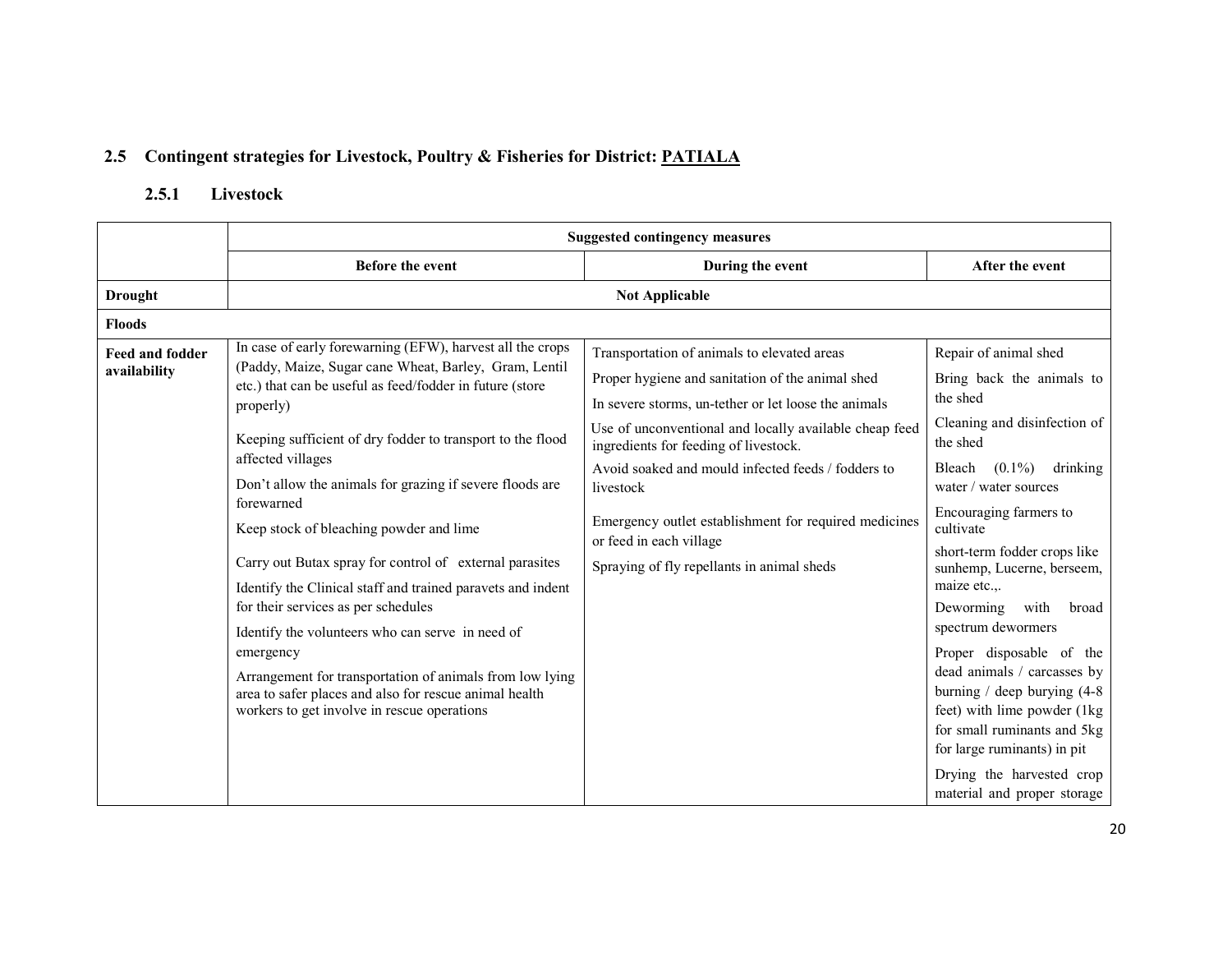|                  |                                                                                                                                                                                                                                                                                                           |                                                                                                                                                                                                                                                                                                                                                                                                                                           | for use as fodder.                                                                                           |
|------------------|-----------------------------------------------------------------------------------------------------------------------------------------------------------------------------------------------------------------------------------------------------------------------------------------------------------|-------------------------------------------------------------------------------------------------------------------------------------------------------------------------------------------------------------------------------------------------------------------------------------------------------------------------------------------------------------------------------------------------------------------------------------------|--------------------------------------------------------------------------------------------------------------|
| Cyclone          |                                                                                                                                                                                                                                                                                                           | Not applicable                                                                                                                                                                                                                                                                                                                                                                                                                            |                                                                                                              |
| Cold wave        | Covering all the wire meshed walls / open area with<br>gunny bags/ polyethylene sheets (with a mechanism for<br>lifting during the day time and putting down during night<br>time)                                                                                                                        | Allow for late grazing between 10AM to 3PM during<br>cold waves<br>Add 25-50 ml of edible oil in concentrates and fed to<br>the animal during cold waves<br>In severe cases, put on the heaters at night times<br>Apply / sprinkle lime powder in the animal shed during<br>cold waves to neutralize ammonia accumulation                                                                                                                 | Feed the animals as per<br>routine schedule<br>the<br>animals<br>Allow<br>for<br>grazing (normal timings)    |
| <b>Heat wave</b> | Arrangement for protection from heat wave<br>Plantation around the shed<br>$\ddot{1}$<br>$H2O$ sprinklers / foggers in the shed<br>$\overline{11}$<br>Application of white reflector paint on the roof<br>iii)<br>iv) Thatched sheds should be provided as a shelter<br>to animal to minimize heat stress | Allow the animals early in the morning or late in the<br>evening for grazing during heat waves<br>Feed green fodder/silage / concentrates during day time<br>and roughages / hay during night time in case of heat<br>waves<br>Put on the foggers / sprinkerlers/fans during heat<br>weaves in case of high yielders (Jersey/HF crosses)<br>In severe cases, vitamin 'C' and electrolytes should be<br>added in $H_2O$ during heat waves. | Feed the animals as per<br>routine schedule<br>Allow<br>the<br>animals<br>for<br>grazing (normal timings)    |
| <b>Insurance</b> | Encouraging insurance of livestock                                                                                                                                                                                                                                                                        | Listing out the details of the dead animals                                                                                                                                                                                                                                                                                                                                                                                               | Submission for insurance<br>claim and availing insurance<br>benefit<br>Purchase of new productive<br>animals |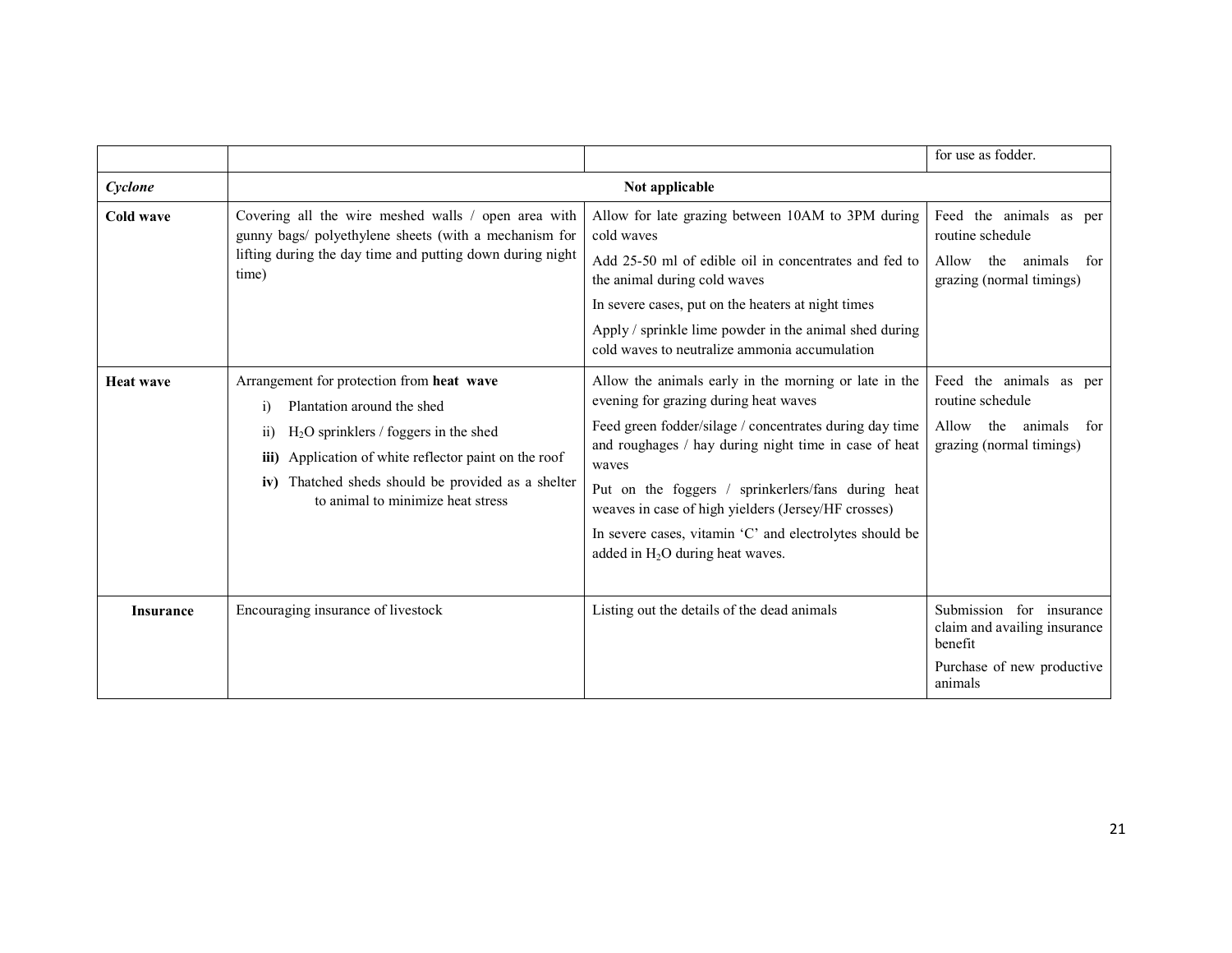#### 2.5.2 Poultry

|                                         | <b>Suggested contingency measures</b>                                                                                                            | Convergence/<br>linkages with<br>ongoing programs,<br>if any                                                                                                                                                            |                                                                                                                                                                                                                              |  |
|-----------------------------------------|--------------------------------------------------------------------------------------------------------------------------------------------------|-------------------------------------------------------------------------------------------------------------------------------------------------------------------------------------------------------------------------|------------------------------------------------------------------------------------------------------------------------------------------------------------------------------------------------------------------------------|--|
|                                         | <b>Before the event</b>                                                                                                                          | During the event                                                                                                                                                                                                        | After the event                                                                                                                                                                                                              |  |
| <b>Drought</b>                          |                                                                                                                                                  | Not applicable                                                                                                                                                                                                          |                                                                                                                                                                                                                              |  |
| <b>Floods</b>                           |                                                                                                                                                  |                                                                                                                                                                                                                         |                                                                                                                                                                                                                              |  |
| Shortage of feed<br>ingredients         | In case of EFW, shift the birds to safer<br>place<br>Storing of house hold grain like maize,<br>broken rice, bajra etc,<br>Culling of weak birds | Use stored feed as supplement<br>Don't allow for scavenging                                                                                                                                                             | Routine<br>practices<br>are<br>followed                                                                                                                                                                                      |  |
| <b>Drinking</b> water                   | Provide clean drinking water                                                                                                                     | Sanitation of drinking water                                                                                                                                                                                            | Sanitation of<br>drinking<br>water                                                                                                                                                                                           |  |
| <b>Health and disease</b><br>management | In case of EFW, add antibiotic powder in<br>drinking water to prevent any disease<br>outbreak                                                    | Sanitation of poultry house<br>Treatment of affected birds<br>Prevent water logging surrounding the<br>sheds<br>Assure supply of electricity<br>Sprinkle lime powder to prevent ammonia<br>accumulation due to dampness | Disposal of dead birds by<br>burning / burying with line<br>powder in pit<br>Disposal of poultry manure<br>to<br>prevent<br>protozoal<br>problem<br>Supplementation<br>of<br>coccidiostats in feed<br>Vaccination against RD |  |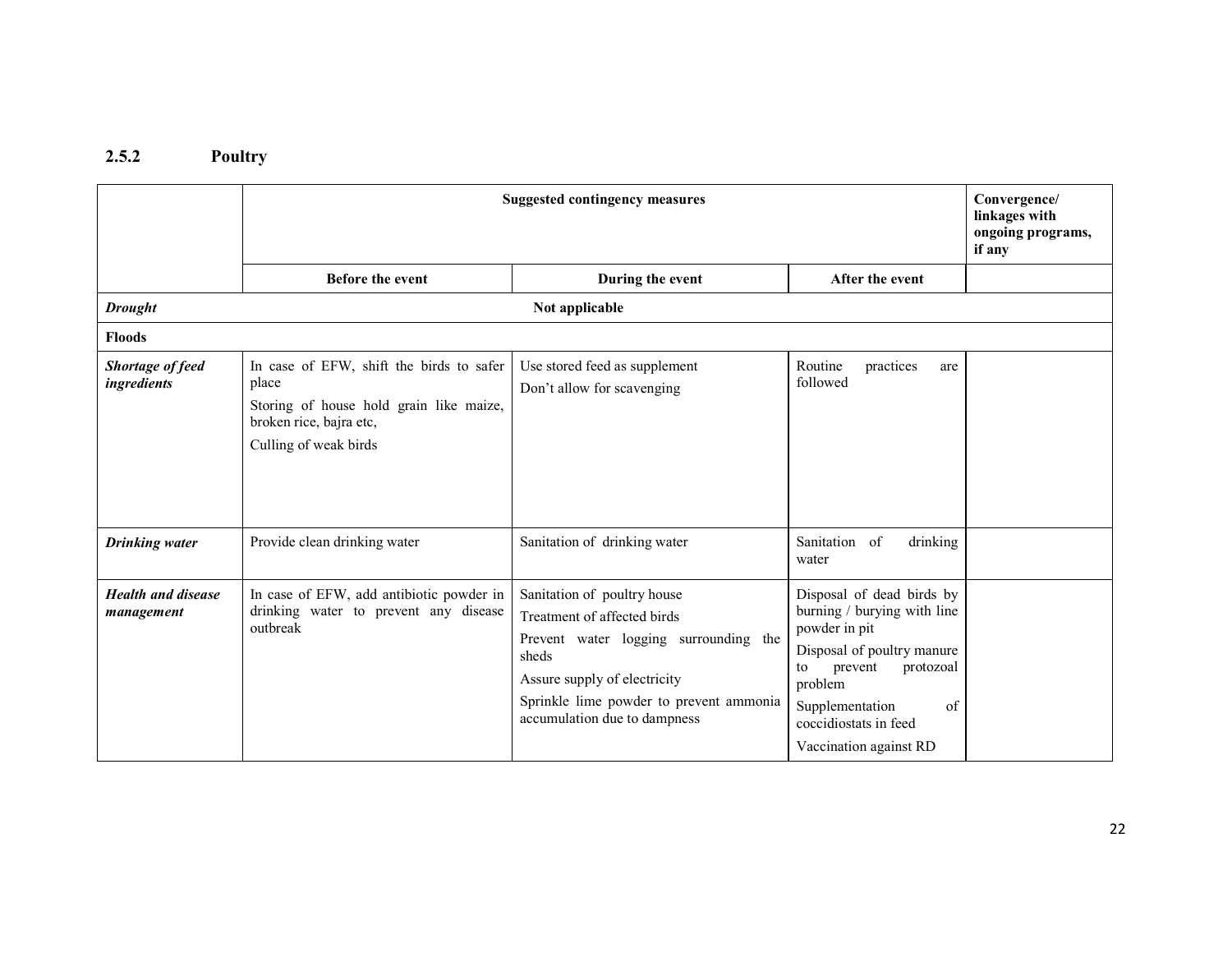| Cyclone                             | Not applicable                                                                                                       |                                                                                                                                                                                        |                                         |  |  |
|-------------------------------------|----------------------------------------------------------------------------------------------------------------------|----------------------------------------------------------------------------------------------------------------------------------------------------------------------------------------|-----------------------------------------|--|--|
| Heat wave and cold wave             |                                                                                                                      |                                                                                                                                                                                        |                                         |  |  |
| Shelter/environment<br>management   | <b>Heat wave:</b> Provision of proper shelter<br>with good ventilation                                               | In<br>foggers/water<br>severe<br>cases.<br>sprinklers/wetting of hanged gunny bags<br>should be arranged<br>Don't allow for scavenging during mid day                                  | Routine<br>practices<br>are<br>followed |  |  |
|                                     | <b>Cold wave:</b> Provision of proper shelter<br>Arrangement for brooding<br>Assure supply of continuous electricity | Close all openings with polythene sheets<br>In severe cases, arrange heaters<br>Don't allow for scavenging during early<br>morning and late evening                                    | Routine<br>practices<br>are<br>followed |  |  |
| Health and<br>disease<br>management | Deworming and vaccination against RD<br>and fowl pox                                                                 | Supplementation of house hold grain<br>Provide cool and clean drinking water with<br>electrolytes and vit. C<br>In hot summer, add anti-stress probiotics in<br>drinking water or feed | Routine<br>practices<br>are<br>followed |  |  |

### 2.5.3. Fisheries/ Aquaculture

|               | <b>Suggested Contingency measures</b>                   |  |  |  |
|---------------|---------------------------------------------------------|--|--|--|
|               | Before the event<br>After the event<br>During the event |  |  |  |
| 1. Drought    |                                                         |  |  |  |
| A. Capture    |                                                         |  |  |  |
| <b>Marine</b> |                                                         |  |  |  |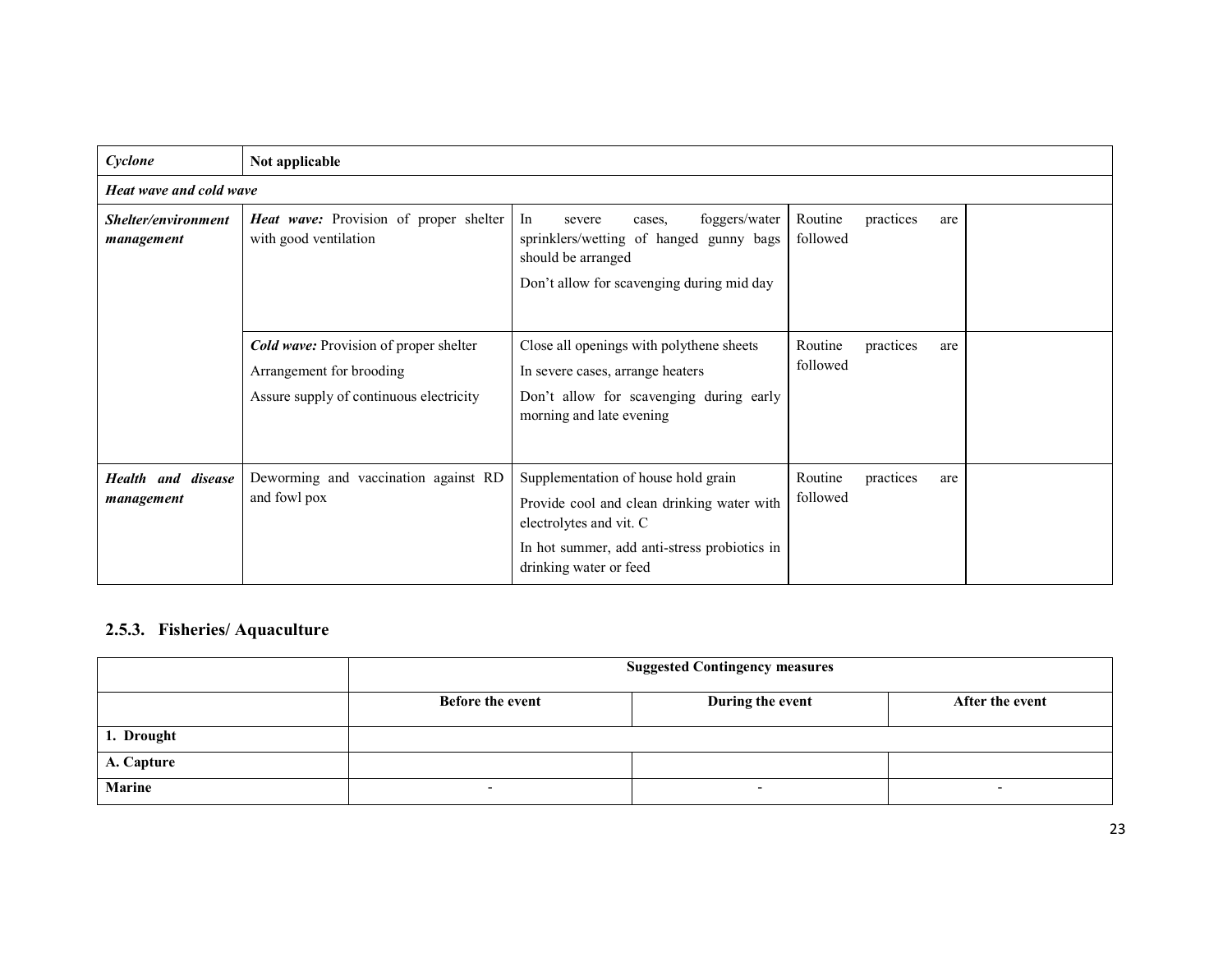| <b>Inland</b>                     |                                               |                                           |                                      |
|-----------------------------------|-----------------------------------------------|-------------------------------------------|--------------------------------------|
| (i) Shallow water depth due to    | i) Critical analysis of long range forecast   | i) Use stored water.                      | i) Need based monitoring through     |
| insufficient rains/inflow         | data.                                         | ii) Make judicious use of available water | research plan.                       |
|                                   | ii) Storage of water.                         | sources.                                  | ii) Intensive afforestation          |
|                                   | iii) Afforestation program                    | iii) Divert water from unutilized areas.  | program.                             |
|                                   | iv) Conservation of rivers, wetlands/village  | iv) Utilize canal water.                  | iii) Augmentation of surface water   |
|                                   |                                               | v) Aeration of fish ponds.                | flow.                                |
|                                   | ponds.                                        |                                           |                                      |
|                                   | v) Re-excavation of local canals/ponds.       |                                           | iv) Construction of water reservoir. |
|                                   |                                               |                                           | v) Adoption of rain harvesting       |
|                                   |                                               |                                           | methods.                             |
|                                   |                                               |                                           | vii) Prepare vulnerability map.      |
| (ii) Changes in water quality     | i) Dumping of solid, liquid and waste should  | i) Use disinfectants and therapeutic      | i) To maintain water quality, need   |
|                                   | be stopped.                                   | drugs.                                    | based research data should be        |
|                                   | ii)Store chemicals, disinfectants and         | ii) Adoption of bio remedial measures     | generated.                           |
|                                   | therapeutic drugs.                            |                                           | ii) Dumping of solid, liquid and     |
|                                   |                                               |                                           | waste should be stopped through      |
|                                   |                                               |                                           | enactment of legislation.            |
| <b>B.</b> Aquaculture             |                                               |                                           |                                      |
| (i) Shallow water in ponds due to | i) Critical evaluation of long range forecast | i) Use stored water.                      | i) Need based monitoring through     |
| insufficient rains/inflow         | data.                                         | ii) Make judicious use of available water | research plan.                       |
|                                   | ii) Storage of water.                         | sources.                                  | ii) Intensive afforestation          |
|                                   | iii) Afforestation program.                   | iii) Divert water from unutilized areas.  | program.                             |
|                                   | iv) Installation of tube wells.               | iv) Utilize canal water.                  | iii) Augmentation of surface water   |
|                                   | v) Conservation of rivers/wetlands/dams.      | v) Aeration of fish ponds.                | flow.                                |
|                                   | vi) Re-excavation of local canals and ponds   |                                           | iv) Construction of water reservoir. |
|                                   |                                               |                                           |                                      |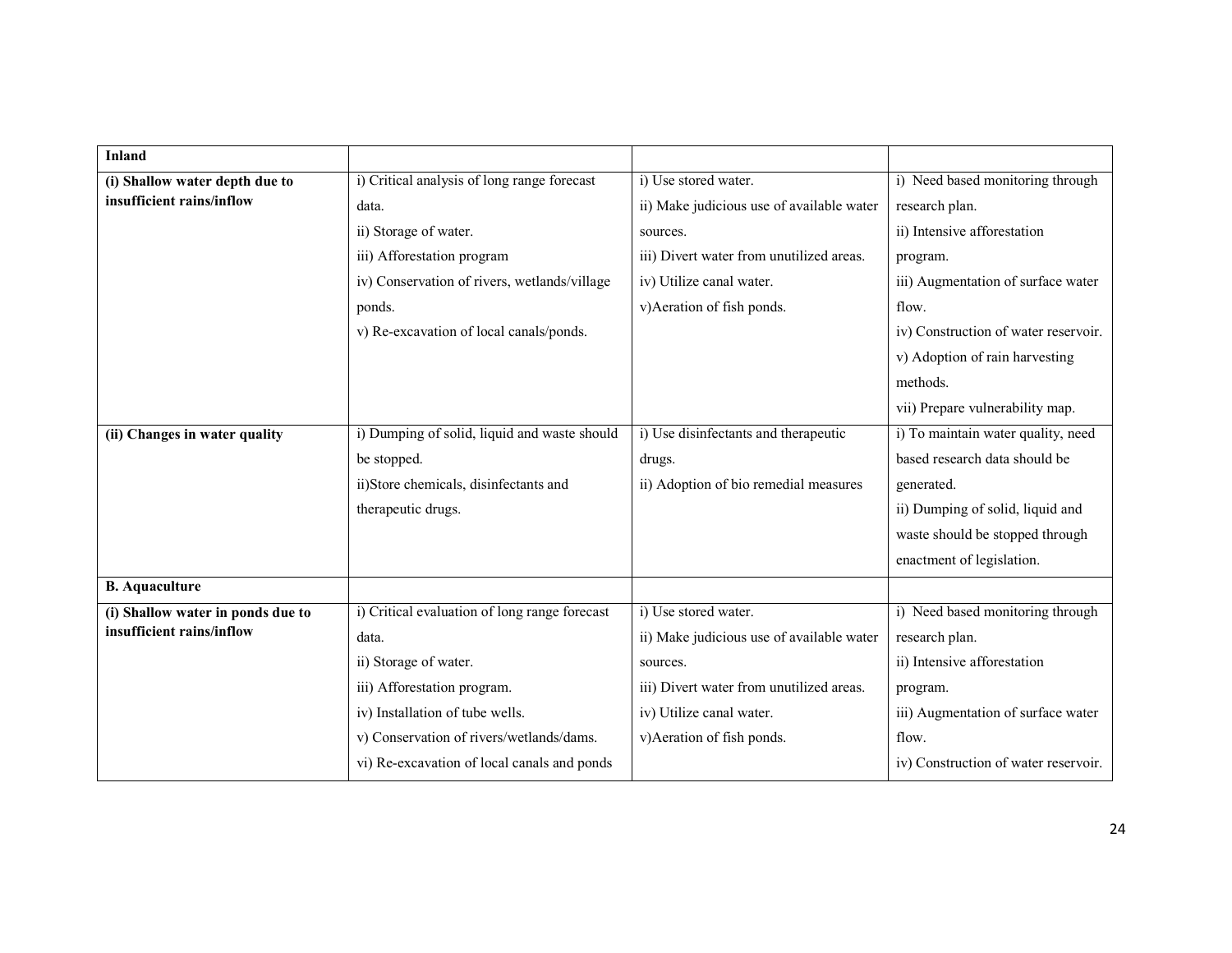|                                      |                                               |                                           | v) Adoption of rain harvesting       |
|--------------------------------------|-----------------------------------------------|-------------------------------------------|--------------------------------------|
|                                      |                                               |                                           | methods.                             |
|                                      |                                               |                                           | vii) Prepare vulnerability map.      |
| (ii) Impact of salt load build up in | i) Store chemicals, disinfectants and         | i) Immediate examination of water         | i) Need based research data should   |
| ponds/Changes in water quality       | therapeutic drugs.                            | samples.                                  | be generated.                        |
|                                      |                                               | ii) Use appropriate disinfectants and     | ii) Cleaning of water bodies.        |
|                                      |                                               | therapeutic drugs.                        | iii) Regular water monitoring and    |
|                                      |                                               | iii) Adoption of bio-remedial measures.   | bio-monitoring of water bodies.      |
|                                      |                                               | iv)Reduce salinity to moderate levels for |                                      |
|                                      |                                               | increasing survival rate of               |                                      |
|                                      |                                               | fish/prawn/other organisms with the       |                                      |
|                                      |                                               | application of scientific techniques.     |                                      |
| 2. Flood                             |                                               |                                           |                                      |
| A. Capture                           |                                               |                                           |                                      |
| <b>Marine</b>                        |                                               |                                           |                                      |
| <b>Inland</b>                        |                                               |                                           |                                      |
| (i) Average compensation paid due to | i) Be prepared to evacuate at a short notice. | i) Human evacuation from the area.        | i) Arrangement for rescue and        |
| loss of human life                   | ii) Preparation of flood control action plan. | ii) Coordination of assistance.           | casualty care.                       |
|                                      | iii) Warning dissemination and precautionary  | iii) Damage and need assessment.          | ii) Arrangement for burial control   |
|                                      | response.                                     | iv) Immediate management of relief        | room.                                |
|                                      | iv) Formation of flood management             | supplies.                                 | iii) Restoration of essential        |
|                                      | committee.                                    | v) Immediate help and compensation        | services, security and protection of |
|                                      | v) Mobilize local committees for protection.  | delivery during emergency.                | property                             |
|                                      | vi)Enhancement in coping capabilities of      |                                           | iv)Support to rehabilitation,        |
|                                      | common people.                                |                                           | logistics, training and awareness    |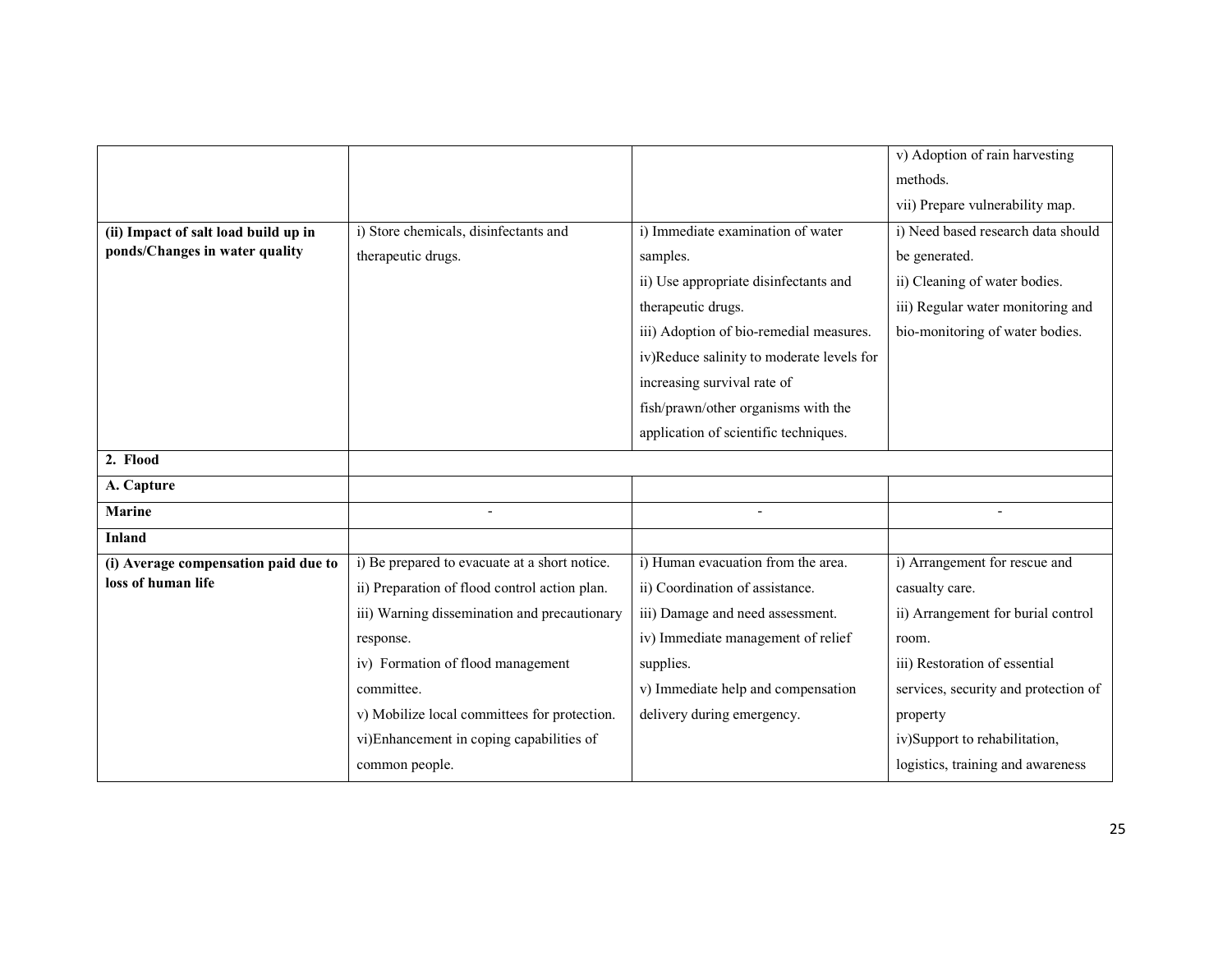|                                | vii) Insurance for the life of                 |                                          | build up $\&$ testing and updating the |
|--------------------------------|------------------------------------------------|------------------------------------------|----------------------------------------|
|                                | people/fishermen.                              |                                          | plan                                   |
|                                |                                                |                                          | v) Insurance claim.                    |
| (ii) No. of boats/nets damaged | i) Annual repair of boats/nets and gears.      | i) Coordination of assistance.           | i) Education/training for technical    |
|                                | ii) Insurance of boats/nets/gears.             | iii) Immediate management of relief      | knowledge for the repair of            |
|                                |                                                | supplies.                                | boats/nets and gears.                  |
|                                |                                                | iv) Govt. support and compensation.      | ii) Provision for evacuation.          |
|                                |                                                |                                          | iii) Loss assessment & insurance       |
|                                |                                                |                                          | claim.                                 |
| (iii) No. of houses damaged    | i) Educate and provide training for the repair | i) Damaged house enumeration and loss    | i) Repair of damaged houses.           |
|                                | of houses.                                     | assessment.                              | ii) Loss assessment $&$ insurance      |
|                                | ii) Store raw materials for repairing of       | ii)Coordination of assistance.           | claim.                                 |
|                                | houses.                                        | iii) Immediate management of relief      |                                        |
|                                | iii) House insurance.                          | supplies.                                |                                        |
|                                |                                                | iv) Immediate support and                |                                        |
|                                |                                                | compensation.                            |                                        |
| (iv) Loss of stock             | i) Keep boats, nets/gears ready for            | i)Mobilize local people for protection   | i) Locate backup stocks and verify     |
|                                | emergency use.                                 | ii)Hire stock/inputs from areas/company/ | its usability.                         |
|                                | ii) Store fuels, food/other item.              | farmers who are not affected by flood.   | ii) Follow flood control               |
|                                | iii) Develop flood control management plans.   |                                          | management plan.                       |
|                                | iv) Stock material insurance.                  |                                          | iii)Notify utilities of the critical   |
|                                |                                                |                                          | demand about loss of stock and         |
|                                |                                                |                                          | inputs.                                |
|                                |                                                |                                          | iv) Loss assessment & insurance        |
|                                |                                                |                                          | claim.                                 |
|                                |                                                |                                          |                                        |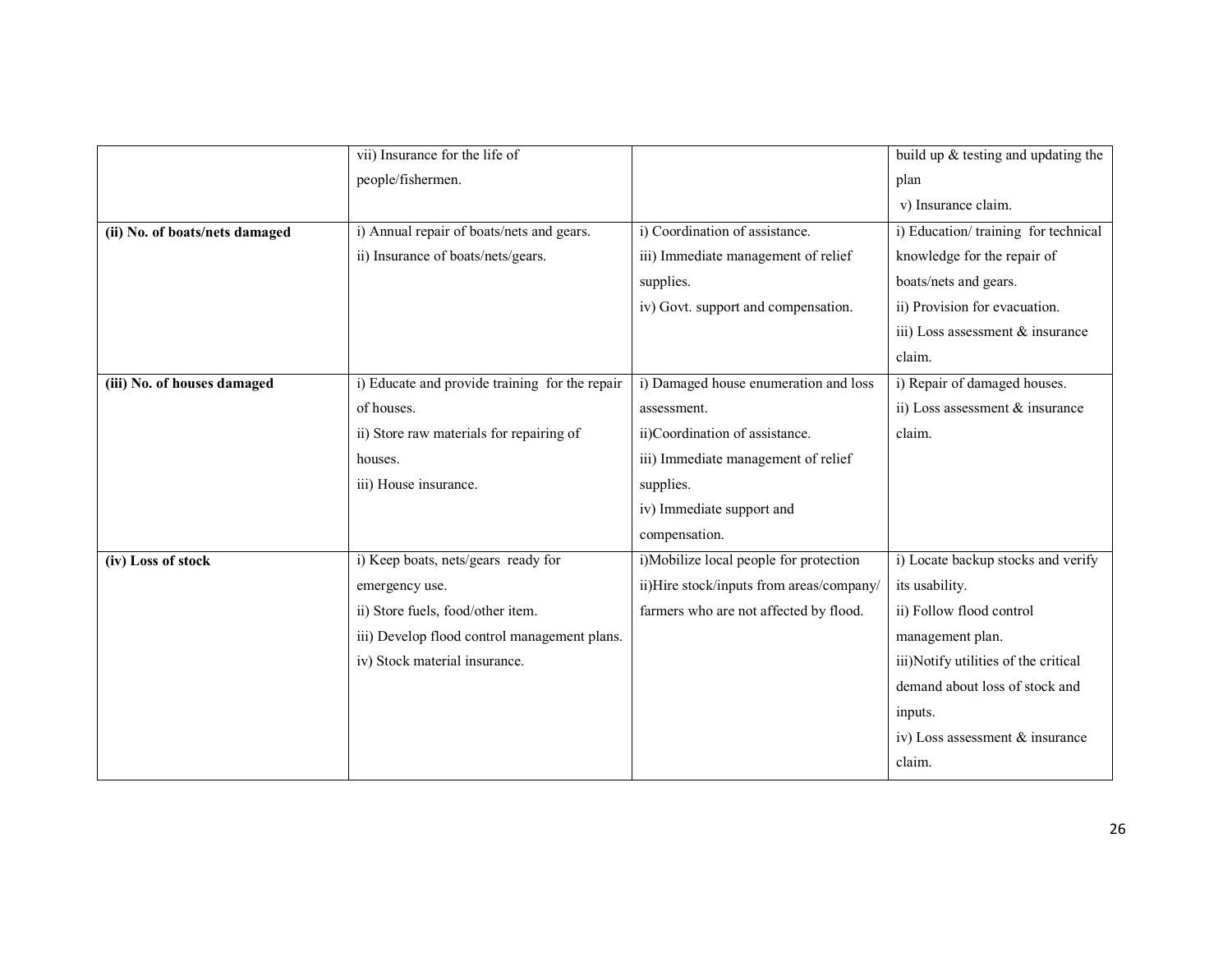| (v) Changes in water quality | i) Provision to stop/close the effluent/sewage | i) Do not use contaminated water.        | i) Need based research data should  |
|------------------------------|------------------------------------------------|------------------------------------------|-------------------------------------|
|                              | discharge point in to water bodies.            | ii) Proper preparation and management    | be generated to maintain water      |
|                              | ii) Store chemicals, disinfectants and         | through emergency aeration.              | quality,                            |
|                              | therapeutic drugs.                             | iii) Use appropriate amount of           | ii) Dumping of solid, liquid and    |
|                              | iii) Develop flood control management plan.    | disinfectants, chemicals and therapeutic | waste should be stopped through     |
|                              |                                                | drugs.                                   | enactment of legislation.           |
|                              |                                                | iv)Immediate support of govt./industrial | iii) Contact govt. and industrial   |
|                              |                                                | organization for maintaining the purity  | organization for immediate remedy   |
|                              |                                                | and quality of water bodies.             | and cleaning of the water bodies.   |
|                              |                                                | v) Need based bioremediation.            | iv) Regular water monitoring and    |
|                              |                                                |                                          | bio-monitoring of water bodies for  |
|                              |                                                |                                          | formulation of management plan.     |
| (vi) Health and disease      | i) Advance planning and preparedness.          | i)Prompt action or immediate removal of  | i) Laboratory diagnosis of disease  |
|                              | ii) Store chemicals, disinfectants and         | disease causing agents/ dead fish.       | fish, generation of data about type |
|                              | therapeutic drugs.                             | ii)Proper disposal of dead fish.         | or kind of disease spread.          |
|                              | iii) Stock sufficient stock of medicines.      | iii) Use appropriate amount of           | ii) Eradicating the disease where   |
|                              |                                                | disinfectants, chemicals and therapeutic | possible.                           |
|                              |                                                | drugs.                                   | iii)Follow up surveillance and      |
|                              |                                                | iv) Emergency aeration or splashing in   | monitoring after disease outbreak.  |
|                              |                                                | water bodies.                            | iv) Bio-monitoring and              |
|                              |                                                |                                          | maintaining water quality.          |
|                              |                                                |                                          | v)Need based research data should   |
|                              |                                                |                                          | be generated.                       |
|                              |                                                |                                          | vi) Loss assessment & insurance     |
|                              |                                                |                                          | claim.                              |
|                              |                                                |                                          |                                     |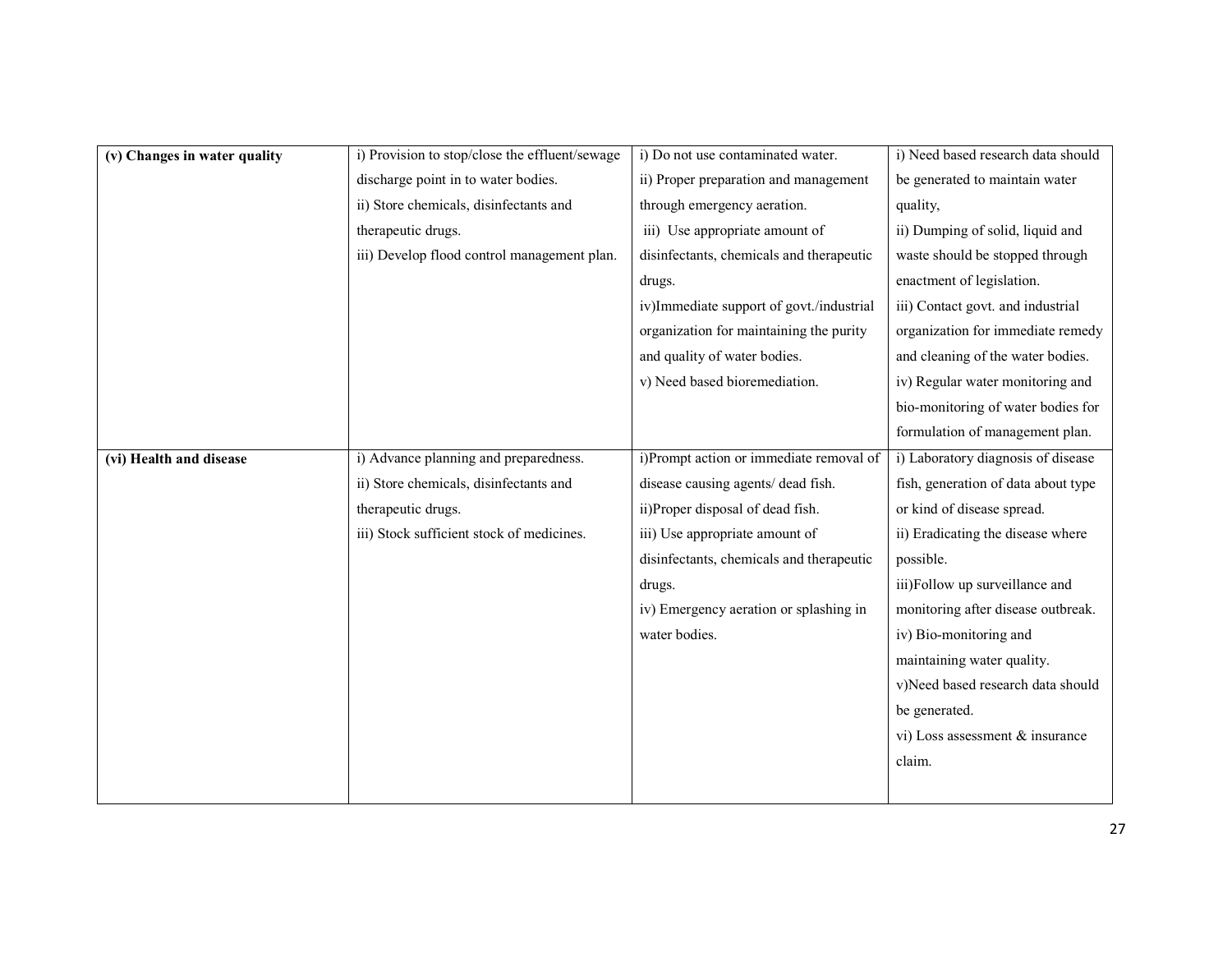| <b>B.</b> Aquaculture           |                                                |                                           |                                      |
|---------------------------------|------------------------------------------------|-------------------------------------------|--------------------------------------|
| (i) Inundation with flood water | i) Proper facility construction /strengthening | i) Arrangement for evacuation             | i) Support to rehabilitation,        |
|                                 | for ponds and its stock safety.                | ii) Arrangement for rescue and casualty   | logistics, training and awareness    |
|                                 | ii) Development of flood control               | care                                      | build up & testing and updating the  |
|                                 | management plan.                               | iii) Arrangement for burial control room. | plan.                                |
|                                 | iii) Arrangement of emergency backup           | iv) Restoration of essential services,    | ii) Reallocate fish to maintain      |
|                                 | equipment on site.                             | security and protection of property.      | appropriate biomass so that waste    |
|                                 | iv) Insurance of stocks.                       | v) Coordination of assistance.            | assimilation capacity of pond is not |
|                                 | v) Prevention from entry of alien/wild         | vi) Damage and need assessment.           | exceeded.                            |
|                                 | organisms through flood water.                 | vii) Immediate management of relief       | iii) Reduce or cease feeding         |
|                                 |                                                | supplies.                                 | because uneaten food and fish        |
|                                 |                                                | viii) Release excess water from height of | wastes causes decrease in            |
|                                 |                                                | T.                                        | dissolved oxygen level.              |
|                                 |                                                | ix) Lower the water level in culture      | iv) Strengthening of water           |
|                                 |                                                | facilities.                               | bodies/ponds.                        |
|                                 |                                                |                                           | v) Loss assessment $&$ insurance     |
|                                 |                                                |                                           | claim.                               |
| (ii) Water contamination and    | i) Provision to stop/close the effluent/sewage | i) Do not use contaminated                | i) Need based research data should   |
| changes in water quality        | discharge into water bodies.                   | water.                                    | be generated to maintain water       |
|                                 | ii) Store chemicals, disinfectants and         | ii) Proper preparation and management     | quality,                             |
|                                 | therapeutic drugs.                             | through emergency aeration.               | ii) Dumping of solid, liquid and     |
|                                 | iii) Develop flood control management plan.    | iii) Use appropriate amount of            | waste should be stopped through      |
|                                 |                                                | disinfectants, chemicals and therapeutic  | enactment of legislation.            |
|                                 |                                                | drugs.                                    | iii) Contact govt. and industrial    |
|                                 |                                                | iv) Immediate support of govt./industrial | organization for immediate remedy    |
|                                 |                                                | organization for maintaining the purity   | and cleaning of water bodies.        |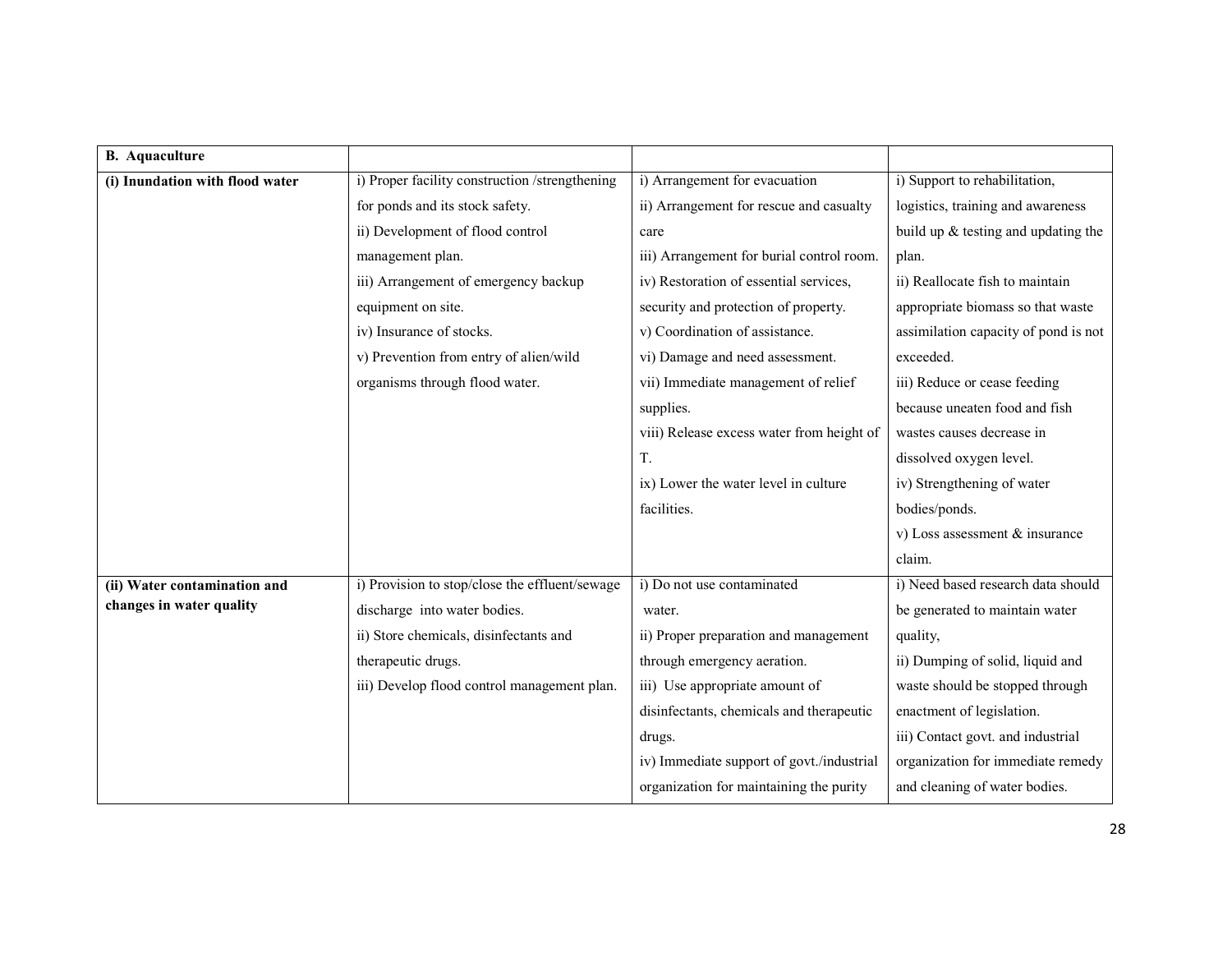|                                     |                                                | and quality of water bodies.              | iv) Regular water monitoring and     |
|-------------------------------------|------------------------------------------------|-------------------------------------------|--------------------------------------|
|                                     |                                                | iv) Need based bioremediation.            | bio-monitoring of water bodies for   |
|                                     |                                                |                                           | formulation of management plan.      |
| (iii) Health and diseases           | i) Advance planning and preparedness.          | i)Identification of type of disease       | i) laboratory diagnosis of disease   |
|                                     | ii) Store chemicals, disinfectants and         | outbreak, prompt action or immediate      | fish, generation of data about type  |
|                                     | therapeutic drugs.                             | removal of disease causing agents/ dead   | or kind of disease occurrence.       |
|                                     | iii) Stock sufficient emergency medicines.     | fish.                                     | ii) Eradicating the disease.         |
|                                     |                                                | ii) Proper disposal of dead fish.         | iii) Follow up surveillance and      |
|                                     |                                                | iii) Use appropriate amount of            | monitoring after disease outbreak.   |
|                                     |                                                | disinfectants, chemicals and therapeutic  | iv) Proper disposal of dead fish.    |
|                                     |                                                | drugs.                                    | vii) Loss assessment & insurance     |
|                                     |                                                | iv) Determination of nature and speed of  | claim.                               |
|                                     |                                                | transmission of diseases.                 |                                      |
|                                     |                                                | v) Proper preparation and management      |                                      |
|                                     |                                                | through emergency aeration.               |                                      |
| (iv) Loss of stock and input (feed, | i) Keep the stock/input in safer place for     | i) Search/locate the stock/input, if the  | i) Strengthening of stock.           |
| chemicals)                          | emergency purpose.                             | condition is good can be used for the     | ii) Assessment of total loss.        |
|                                     | ii) Store fuels, food/other items.             | purpose otherwise discard it.             | iii) Insurance claims.               |
|                                     | iii) Develop flood control management plan.    | ii) Mobilize local people for protection. |                                      |
|                                     | iv) Stock material insurance.                  | iii) Purchase/hire valuable stock/inputs  |                                      |
|                                     |                                                | from areas/company/ farmers who are       |                                      |
|                                     |                                                | not affected by flood                     |                                      |
| (v) Infrastructure damage (pumps,   | i)Training for emergency the repair of         | i) Damaged infrastructure enumeration     | i) Locate backup equipment and       |
| aerators, huts etc)                 | infrastructure.                                | and need assessment.                      | verify its operation.                |
|                                     | ii) Store raw materials for repairing of pumps | ii) Locate backup equipment and verify    | ii) Notify utilities of the critical |
|                                     | aerators, huts etc.                            | its operation.                            | demand.                              |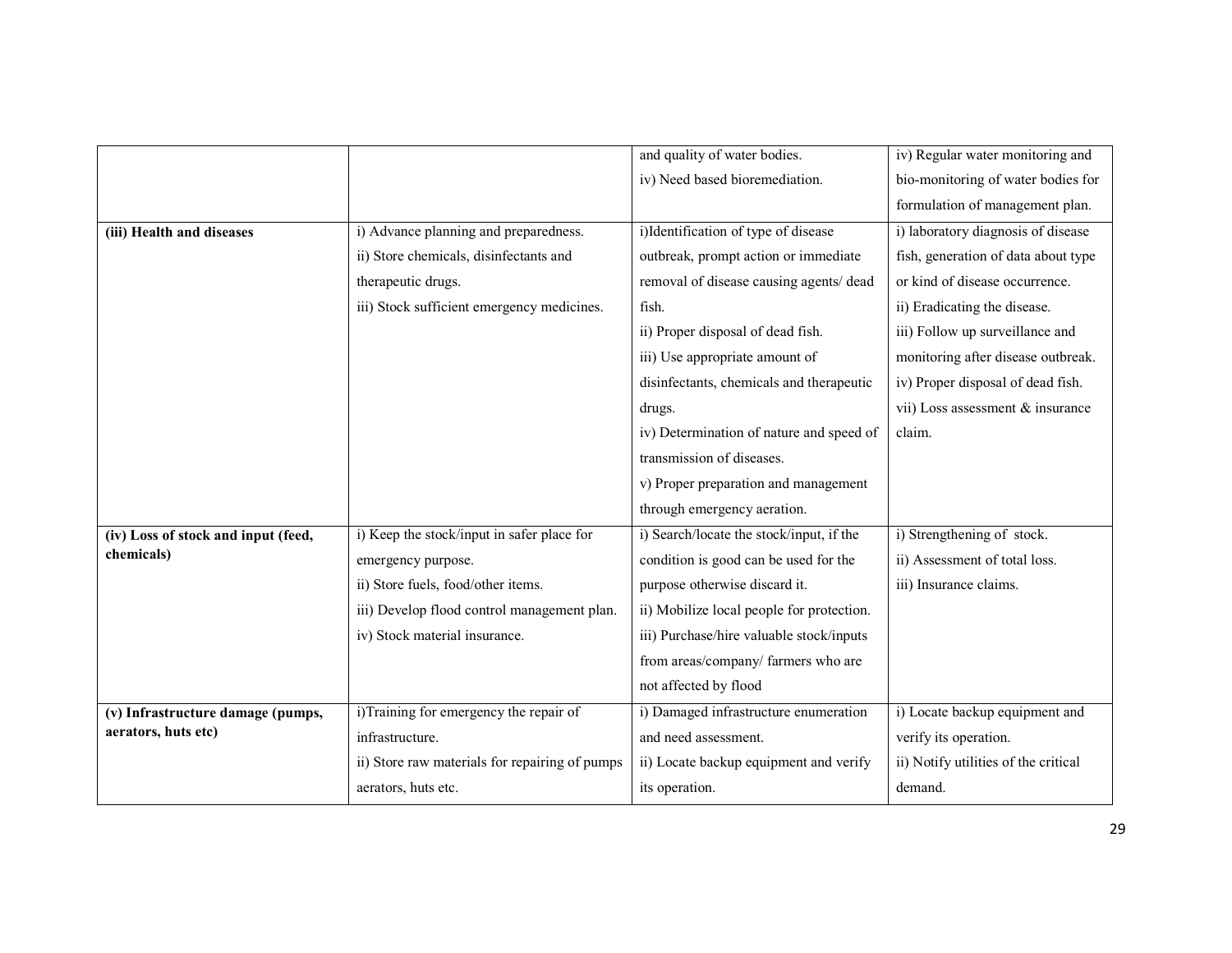|                            | iii) Infrastructure insurance.                 | iii)Coordination of assistance.           | iii) Repair of damaged              |
|----------------------------|------------------------------------------------|-------------------------------------------|-------------------------------------|
|                            |                                                | iv)Immediate management of relief         | infrastructure.                     |
|                            |                                                | supplies.                                 | iv) Loss assessment & insurance     |
|                            |                                                |                                           | claim.                              |
| (vi) Any other             |                                                |                                           |                                     |
| 3. Cyclone / Tsunami       |                                                | NA                                        |                                     |
| 4. Heat wave and cold wave |                                                |                                           |                                     |
| A. Capture                 |                                                |                                           |                                     |
| <b>Marine</b>              |                                                |                                           |                                     |
| <b>Inland</b>              | i)Listen to local weather forecasts and stay   | i) Monitor fishing sites frequently to    | i) Intensive afforestation program. |
|                            | aware of upcoming temperature changes.         | ensure that they are not affected by heat | ii) Collect basic weather data on   |
|                            | ii) Arrange the aerators.                      | or cold waves.                            | incidence of extreme as well as     |
|                            | iii) Ensure sufficient water quantity in water | ii) Use dark materials to cover the water | physical data of water bodies,      |
|                            | bodies.                                        | bodies during excessive heat waves.       | water chemistry and seasonal        |
|                            | iv) Formulate strategic fishing management     | iii) Adopt proper care and management     | changes, plankton profile and       |
|                            | during the heat waves or cold waves.           | during the fishing period of cold/heat    | seasonal blooms, topography and     |
|                            | v) Tree plantation around fish ponds           | waves like keeping stock of drinking      | soil composition.                   |
|                            |                                                | water and extra cloths.                   | iii) Gather information about       |
|                            |                                                | iv) Educating the farmers through         | history of catch per unit effort as |
|                            |                                                | electronic / print media                  | well as fish yield rate during heat |
|                            |                                                |                                           | wave and cold wave and              |
|                            |                                                |                                           | accordingly simulate future plan    |
|                            |                                                |                                           | for sustainable fishing.            |
|                            |                                                |                                           | iv) Loss assessment & insurance     |
|                            |                                                |                                           | claim.                              |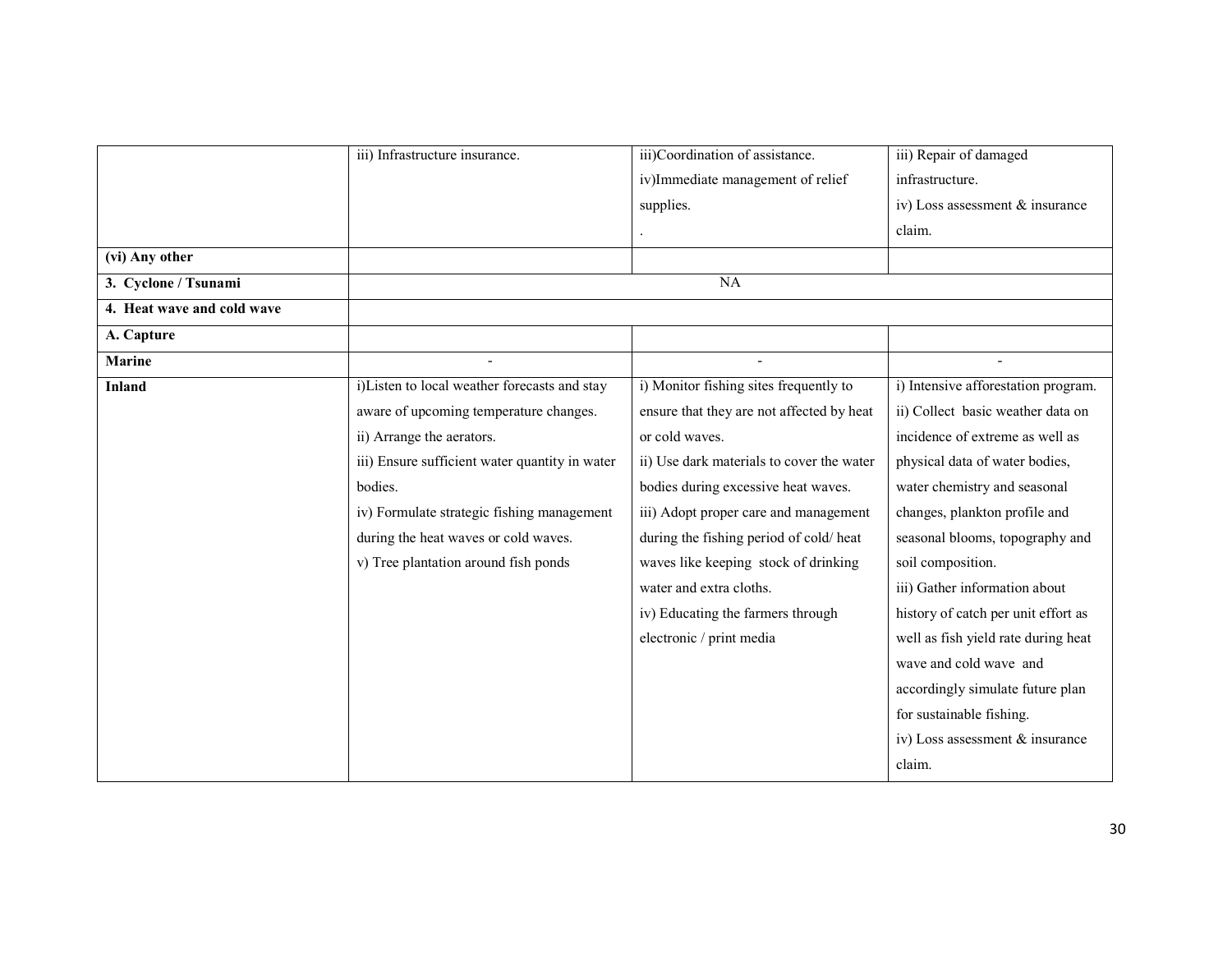| <b>B.</b> Aquaculture              |                                                |                                            |                                     |
|------------------------------------|------------------------------------------------|--------------------------------------------|-------------------------------------|
| (i) Changes in pond environment    | i)Listen to local weather forecasts and stay   | i) Avoid extreme temperature changes as    | i) Intensive afforestation program  |
| (water quality)                    | aware of upcoming temperature changes.         | well as low temperature changes for the    | for reducing heat waves.            |
|                                    | ii) Arrange the aerators.                      | safety of fishermen life.                  | ii)Collect basic weather data on    |
|                                    | iii) Ensure sufficient water quantity in water | ii) Monitor fishing sites frequently to    | incidence of extremes as well as    |
|                                    | bodies.                                        | ensure that they are not affected by heat  | physical data of water bodies,      |
|                                    | iv)Formulate strategic fishing management      | or cold waves.                             | water chemistry and seasonal        |
|                                    | during heat/cold waves.                        | iii) Use dark materials to cover the water | changes, plankton profile and       |
|                                    | v) Tree plantation around fish ponds.          | bodies during excessive heat waves.        | seasonal blooms, topography and     |
|                                    |                                                | iv) Adopt proper care and management       | soil composition.                   |
|                                    |                                                | during the fishing period of cold/heat     | iii) Gather information about       |
|                                    |                                                | waves like keeping stock of drinking       | history of catch per unit effort as |
|                                    |                                                | water and extra cloths.                    | well as fish yield rate during heat |
|                                    |                                                | v) Educating the farmers through           | wave and cold wave and              |
|                                    |                                                | electronic/ print media                    | accordingly simulate future plan    |
|                                    |                                                |                                            | for sustainable fishing.            |
|                                    |                                                |                                            | v) Loss assessment $&$ insurance    |
|                                    |                                                |                                            | claim.                              |
| (ii) Health and disease management | i) Advance planning and preparedness.          | i)Identification of type of disease        | i) laboratory diagnosis of disease  |
|                                    | ii) Store chemicals, disinfectants and         | outbreak, prompt action or immediate       | agents, generation of data about    |
|                                    | therapeutic drugs.                             | removal of disease causing agents/ dead    | type or kind of disease spread.     |
|                                    | iii) Develop heat/cold wave control            | fish.                                      | ii) Eradicating the disease where   |
|                                    | management plan.                               | ii) Proper disposal of dead fish.          | possible.                           |
|                                    | iv) Stock sufficient quantities of emergency   | iii)Use appropriate amount of              | iii) Follow up surveillance and     |
|                                    | medicines.                                     | disinfectants, chemicals and therapeutic   | monitoring after disease outbreak.  |